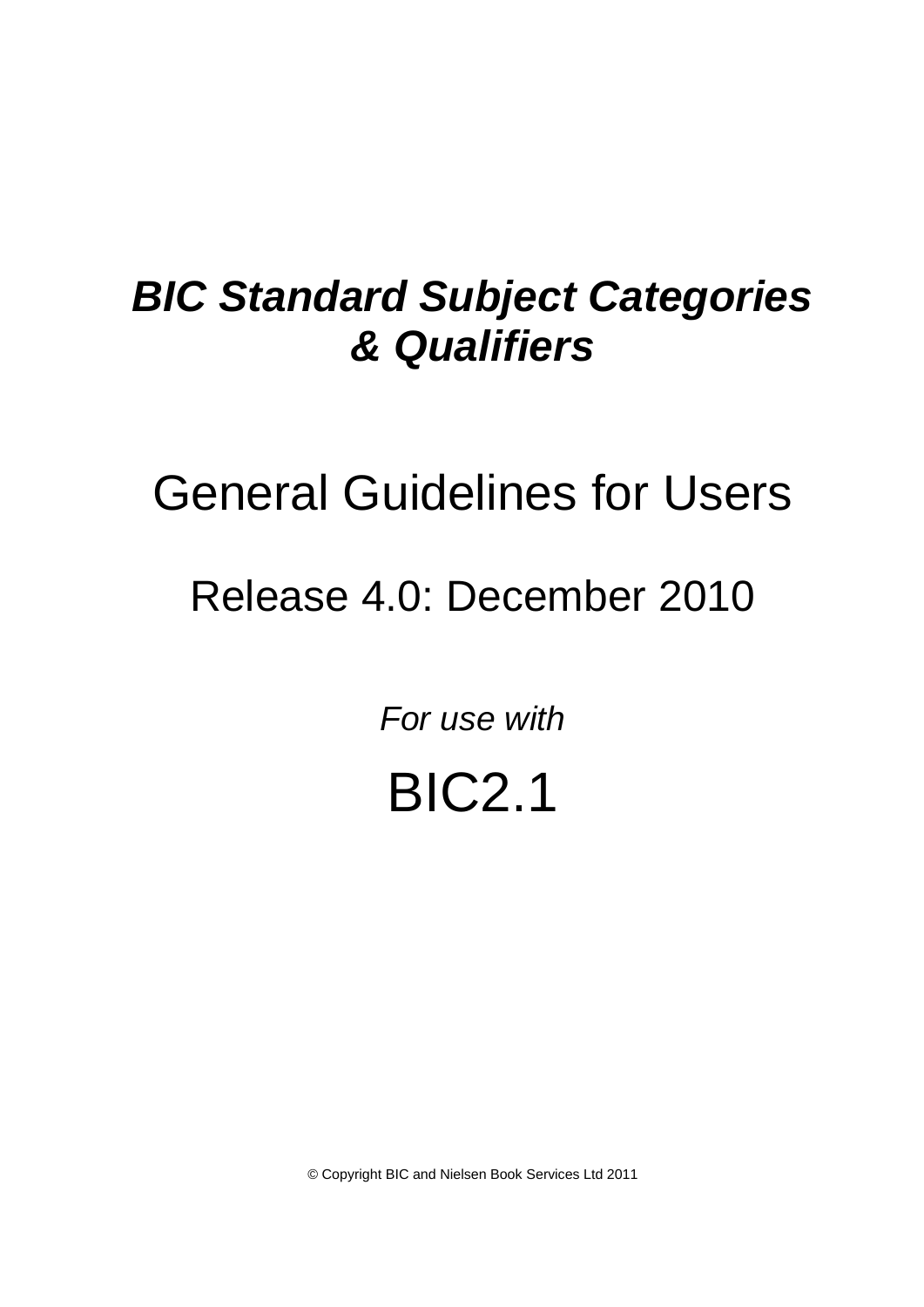## **Contents**

| Introduction                                         | Page |
|------------------------------------------------------|------|
| <b>Part 1 General Rules</b>                          | 2    |
| Part 2: Use of Search Tools                          | 3    |
| Part 3: Readership / Treatment                       | 4    |
| Part 4: Special Rules and Conventions                | 6    |
| Part 5: Worked Examples (General)                    | 24   |
| Part 6: Entry and Display of BIC codes on Systems    | 32   |
| Part 7: Use of BIC Categories and Qualifiers in ONIX | 33   |

## **Introduction**

The BIC Standard Subject Categories & Qualifiers scheme is the standard classification scheme for the UK book trade and other English language markets.

Version 2.1 of the BIC scheme (BIC2.1) was released in December 2010. It updates and expands the previous Version 2.0. Note that all codes in BIC2.0 are included in BIC2.1 (although some headings have been modified, typically to update terminology or clarify scope).

BIC2.1 is available from [www.bic.org.uk](http://www.bic.org.uk/) as a pdf document, arranged as a hierarchical listing of Categories and Qualifiers complete with usage notes and cross references. These user guidelines are designed to be used in conjunction with that hierarchical listing.

Also available from the BIC website are:

- **Summary of changes in BIC2.1**
- Conversion instructions for migrating from BIC2.0 to BIC2.1
- Excel files of BIC2.1 Categories and Qualifiers, with all formatting and notes removed, suitable for loading as authority files in bibliographic systems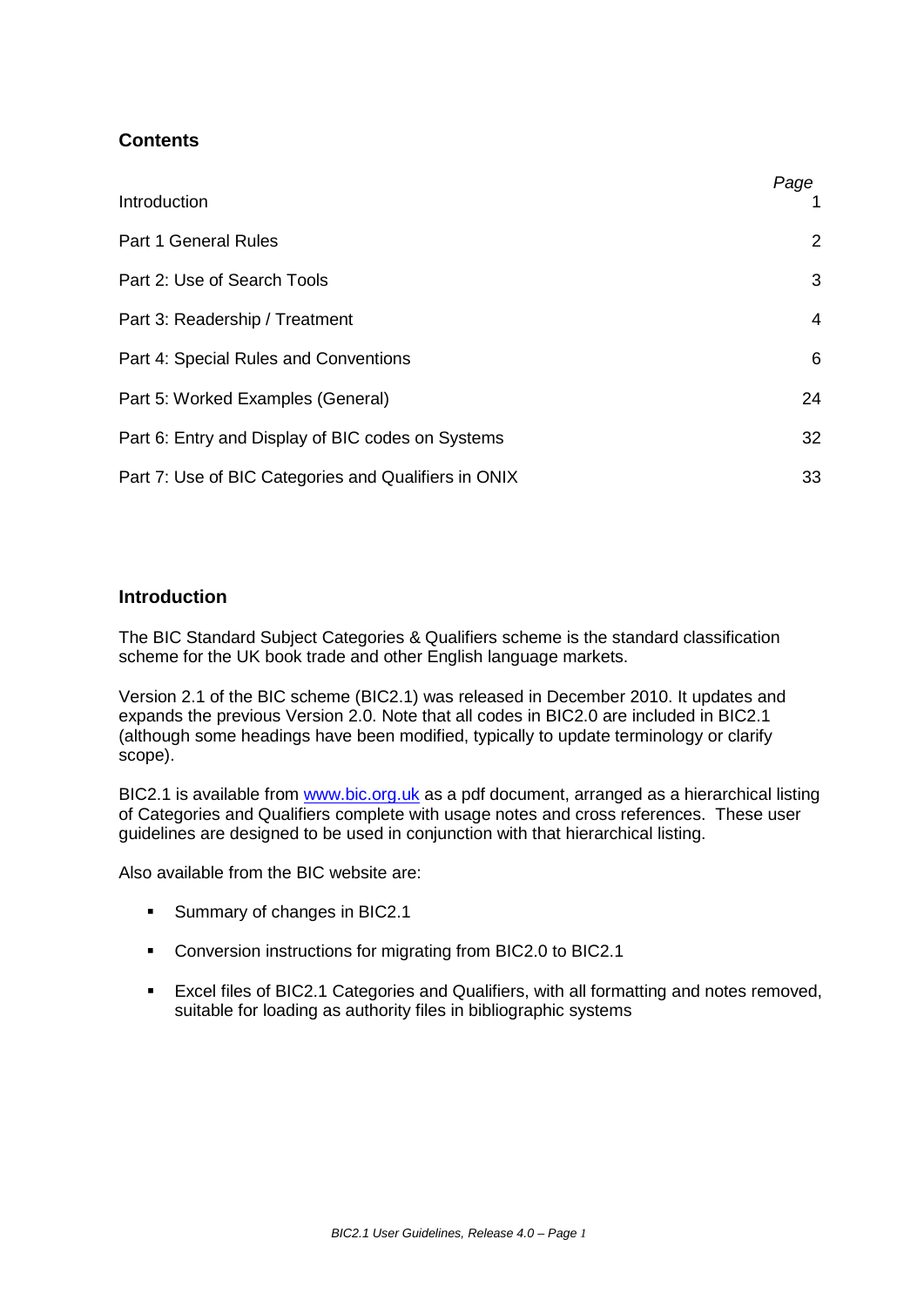## **Part 1: General Rules**

The basic rules for assigning BIC Categories and Qualifiers are unchanged and, put most simply, are as follows:

## *Rule 1: Ensure the first Category entered is the primary subject.*

Taking advantage of all available information about the subject and scope of the work, ensure the first BIC Category indicates the most pertinent and important subject of the work.

## *Rule 2: Classify titles as precisely as possible or as broadly as required.*

If a book is precisely on a specific topic matching a BIC Category, use that precise code only; if it is broad-ranging in its scope within a single subject area, use a single broad BIC Category rather than listing all the more specific Categories listed beneath it (see Note A below).

## *Rule 3: Assign as many Categories as are required.*

If the book covers several subject areas, assign relevant Categories from across the BIC scheme to indicate this, as many as are required and that space allows (see Note B below). Assign only Categories for subjects that the book is substantially about as a whole, not for subjects that are peripheral.

## *Rule 4: Observe any usage notes and instructions linked to Categories.*

In the hierarchical listing, many Categories carry specific usage notes and instructions; sometimes these are listed under a broad Category (eg Level 1 or Level 2) but they apply to all Categories listed beneath it. These usage notes and instructions carry important and useful information about using the BIC scheme and help maintain consistency.

## *Rule 5: Add Qualifiers whenever appropriate.*

The Qualifiers are a key feature of the BIC scheme structure and provide great flexibility, enabling the expression of a vast range of subjects with a comparatively small number of values. Note that the Qualifiers are associated *with the book as a whole* and not with a specific Category, although the link between Category and Qualifier is often implicit (e.g. CJ\* "Language teaching & learning" Categories and Language Qualifiers).

Note A: Because of the hierarchical nature of the codes, it is not necessary to use "high-level" codes in conjunction with immediately subsequent codes denoting specific subjects. With the specific Category JMTD "Sleep & dreams", for example, there is no need to add the broader (and shorter) code JM "Psychology" to indicate the wider context of the subject. The fact that the subject is an aspect of Psychology is implicit in the code.

Note B: There are no fixed limits on the number of Categories or Qualifiers that may be applied in the BIC scheme; limitations tend to be imposed by the different systems on which users are working. The BIC scheme cannot be used to best effect if only a single value may be assigned; it is designed to allow multiple values. In practice, a limit of 4 or 5 each of Categories and Qualifiers will be sufficient to cover nearly all circumstances.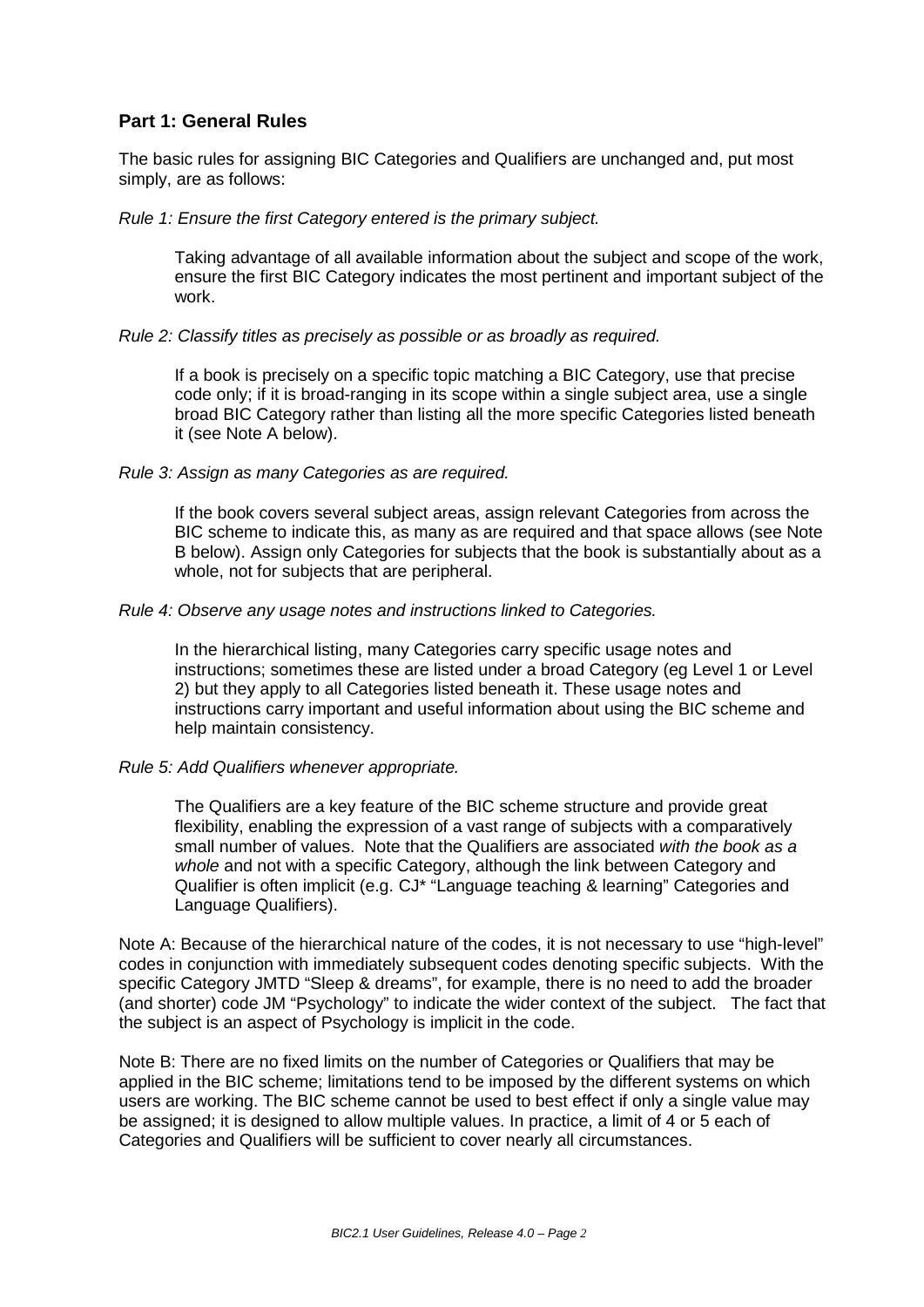## **Part 2: Use of Search Tools**

In addition to the hierarchical listing of BIC2.1, users may have access to an indexed search tool such as the Subject Category Selection Tool available on the BIC site [\(www.bic.org.uk\)](http://www.bic.org.uk/), which allows users to search by individual words and phrases from headings and notes in the BIC scheme, as well as by the codes.

Such indexes and text search facilities provide very useful ways for users to locate appropriate Categories. However, it is important that any Category found in this way must *always* be checked in the context of the full hierarchical listing however, to ensure it is the most appropriate, and to make use of usage notes and cross references associated with specific Categories.

This is less of an issue with Qualifiers, which can generally be safely taken at face value from the index or search results.

In the absence of an index or text search facility, users must familiarise themselves with the location of broad subject areas and individual Categories in the hierarchical listing.

These Guidelines assume the user has access to and is working from the full hierarchical listing.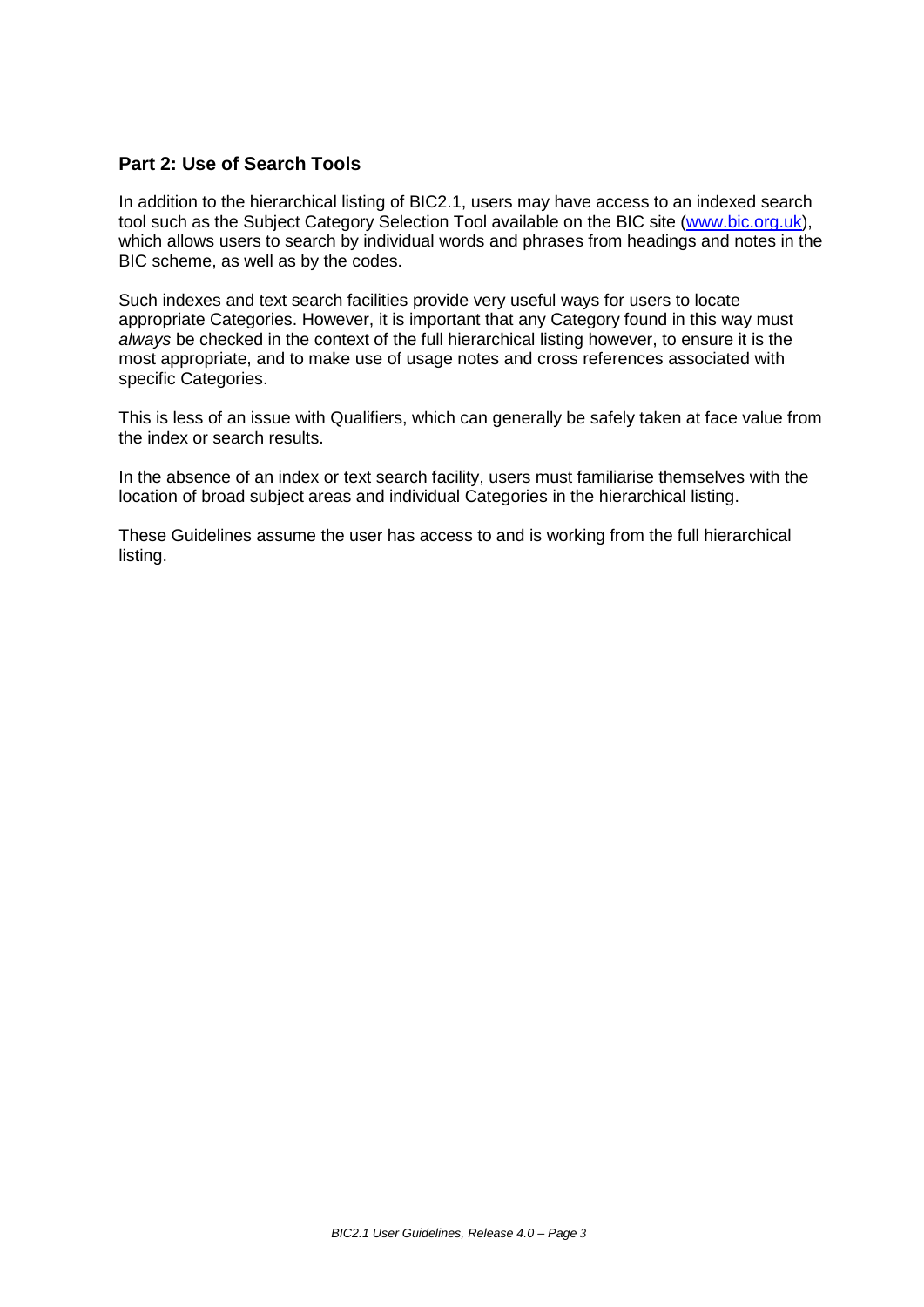## **Part 3: Readership / Treatment**

Whether working with a search tool or directly from the hierarchical listing, the aim is to assign the most appropriate Category or Categories for the book in question. This involves making some key decisions about the intended readership of the book and its treatment of the subject.

Is the book intended for children or adults (or both)? If it is for children or teenagers, or is an educational item up to minimum school leaving age, then a Category from Section Y must be assigned. Section Y codes alone must not be used on adult books.

For adult material, is the book for the general reader or for a specialist, professional or academic readership? Many subjects relate only to general books (e.g. crime fiction) or to specialist material (e.g. medical textbooks), but other subjects may each be covered by very different kinds of books. Thus, a number of BIC Categories relate to the same *subject*, strictly speaking, but indicate a different *treatment* (or intended readership) according to the Section they are in. This is a clear example of the need to evaluate each Category in the context of its Section and its placement within it, as stated in Part 2 above.

For example, academic and specialist books may be classified as PSVW6 "Birds (ornithology)" within Section P Mathematics & Science, while general books on the subject should be classified under WNCB "Wildlife: birds & birdwatching" in Section W "Lifestyle, Sport & Leisure".

Other examples of this distinction include (specialist Category first):

- AF\* "Art Forms" Categories (in Section A "The Arts") *as distinct from* WF\* Handicrafts, Decorative Arts & Crafts" Categories (in Section W "Lifestyle, Sport & Leisure")
- AKTA "Fashion design & theory" (in Section A) and JFCK "Fashion & society" (in Section J "Society & Social Sciences") *as distinct from* WJF "Fashion & style guides" (in Section W)
- AMR "Professional interior design" (in Section A) *as distinct from* WJK "Interior design, decor & style guides" (in Section W)
- JKV "Crime & criminology" (in Section J) *as distinct from* BTC "True crime" (in Section B "Biography & True Stories")
- JHBK "Sociology: family & relationships (in Section J) *as distinct from* VFV "Family & relationships" (in Section V "Health & Personal Development")
- MBNH "Personal & public health" (in Section M "Medicine") *as distinct from* VFD "Popular medicine & health" (in Section V)
- RGS "Geographical maps (specialist) (in Section R "Earth Sciences, Geography, Environment, Planning) *as distinct from* WTRM "Travel maps" (in Section W)

In short, it can be generally said that Sections V and W include many Categories that are designed for use with "popular" treatments of subjects that might also feature in more specialist or academic works.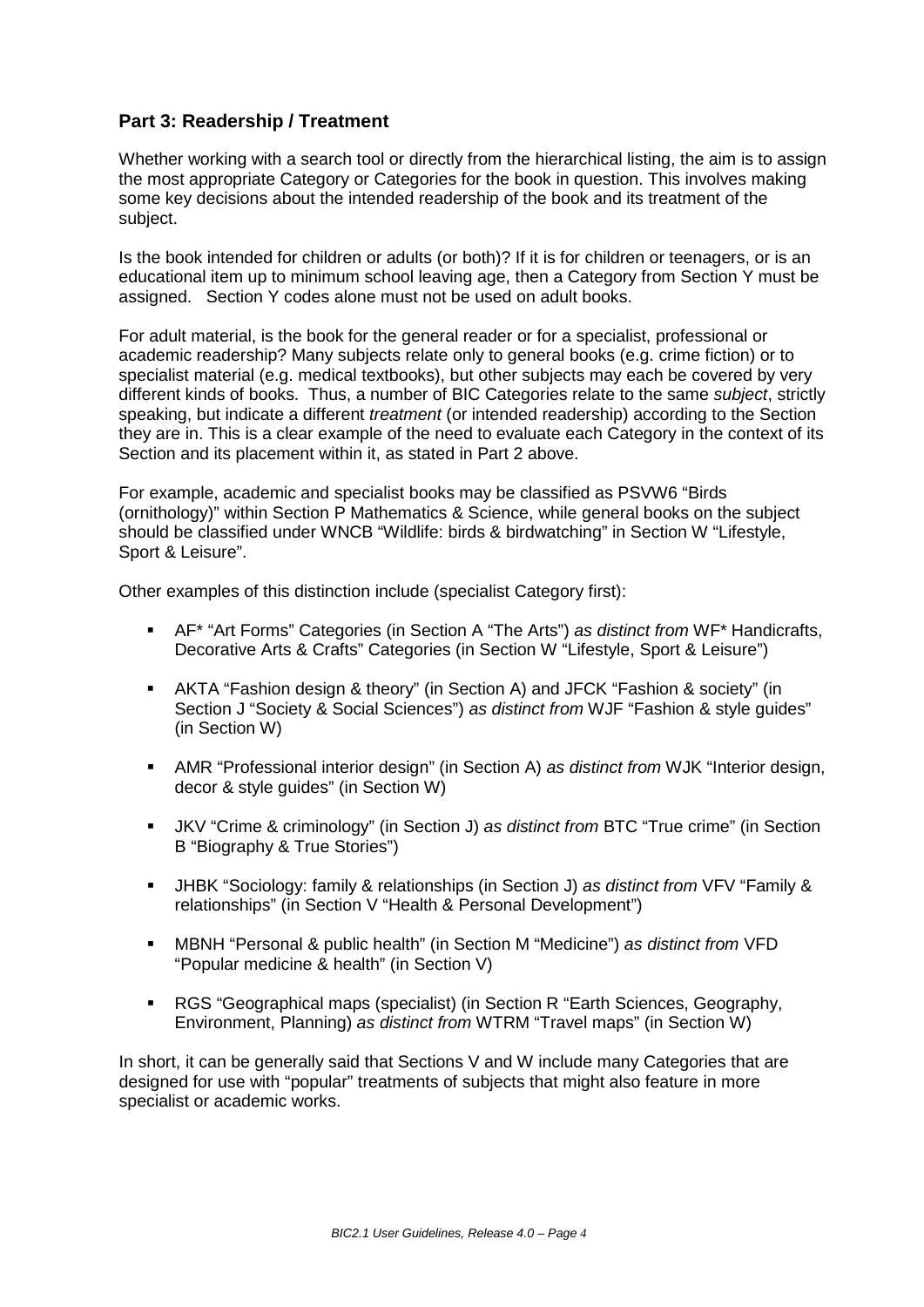As a general rule, the different Sections have certain connotations as regards treatment or readership:

- Used for children's, teenage and educational material (except ELT, see below): Section Y. Note use of Educational Purpose and Interest Age/Level Qualifiers with Section Y codes
- Used for general and popular adult works: Sections B, F, V, W
- **Used mainly for academic, technical or specialist works: Sections K, L, M, P, R, T** (note PDZ "Popular Science" for general readers, and codes from the RN\* Environment sequence can be used on a range of material)
- Note that all material on computing and digital technology goes in Section U, from consumer guides to professional and specialist research material (Note the UD "Digital Lifestyle" sequence in particular for consumer/user guides)
- Section E is used only for all ELT material whether for adult or children
- $\blacksquare$  Other adult sections cover a mix of types (A, C, D, G, H, J), although within these, some sub-sections are more specialist than others (eg within Section J, JH "Sociology & Anthropology" is for specialist & academic works, JF "Society & Culture: General" may be used for works of broader general appeal)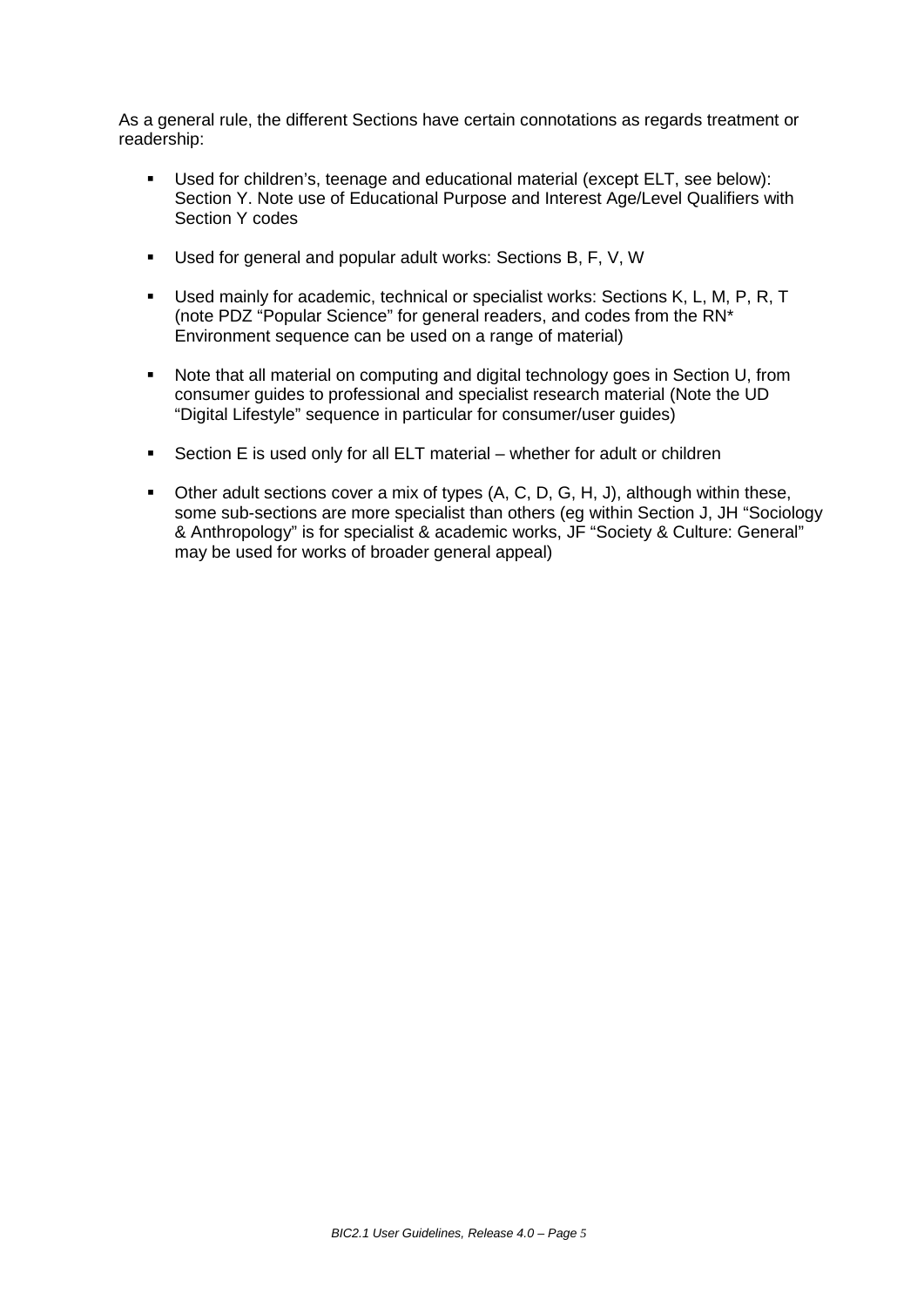## **Part 4: Special Rules and Conventions**

There a number of Categories and Qualifiers that have special characteristics or which may be used in particular ways. These are listed and explained here, illustrated by examples. (Note: worked examples of the application of General Rules on more straightforward records follow in Part 5 below.)

The examples are a mixture of real and imaginary works, chosen purely for their illustrative value.

## **4.1 Children's, Teenage & Educational**

Section Y contains all Categories for use with books for children and teenagers (up to c 16 years). It covers baby and activity books, children's fiction and general interest, and educational material up to minimum school leaving age (ie up to GCSE in England & Wales; Standard Grade in Scotland).

There are extensive scope notes throughout Section Y in the hierarchical listing to guide the user, but a few key points are worth repeating here.

With all Y<sup>\*</sup> Categories, also assign an appropriate Qualifier from the 4<sup>\*</sup> Educational Purpose or 5A\* Interest Age/Level sections. It is particularly important to assign Educational Purpose Qualifiers with all Categories from YQ\* "Educational Material", and to assign Interest Age/Level Qualifiers with all Categories from YF\* "Children's & Teenage Fiction & True Stories".

In BIC2.1, references to "reading age/level" in the 5A\* Qualifiers sequence have been amended to "interest age/level". This is to clarify and reinforce the point that these Qualifiers should be interpreted in the broadest sense as the lowest age for which the book is intended, based on interest level rather than any actual reading ability. Material specifically designed for reluctant readers, or children whose reading ability is lower than that expected for their age, should also be given a Qualifier of 5AR "For reluctant readers (children)".

Also, during consultation as part of the review process for BIC2.1, it emerged that the term "Young Adult" (as used in previous versions) was ambiguous and did not carry any clear indications of reading age or any universally understood connotations about explicit content etc, especially with regard to fiction. In BIC2.1 then all instances of the term "Young Adult" or "YA" have been removed. In most headings then, where it meant nothing more than an indication of ages above 12 years, it has been replaced with the term "Teenage". In addition, a new Qualifier 5X has been created for use on material with explicit content; thus should be used in contexts where the term Young Adult had previously been meant to indicate that a title features topics regarded as unsuitable for younger or more sensitive readers, including sex, drug use, violence, swearing, etc.

## Example 4.1.1

## *Harry Potter and the Half-Blood Prince*

Bloomsbury advise that the lower interest age for Harry Potter (leaving aside Adult editions) is 8 years.

*Assign: YFH Fantasy & magical realism (Children's/Teenage) 5AJ Interest age: from c 8 years*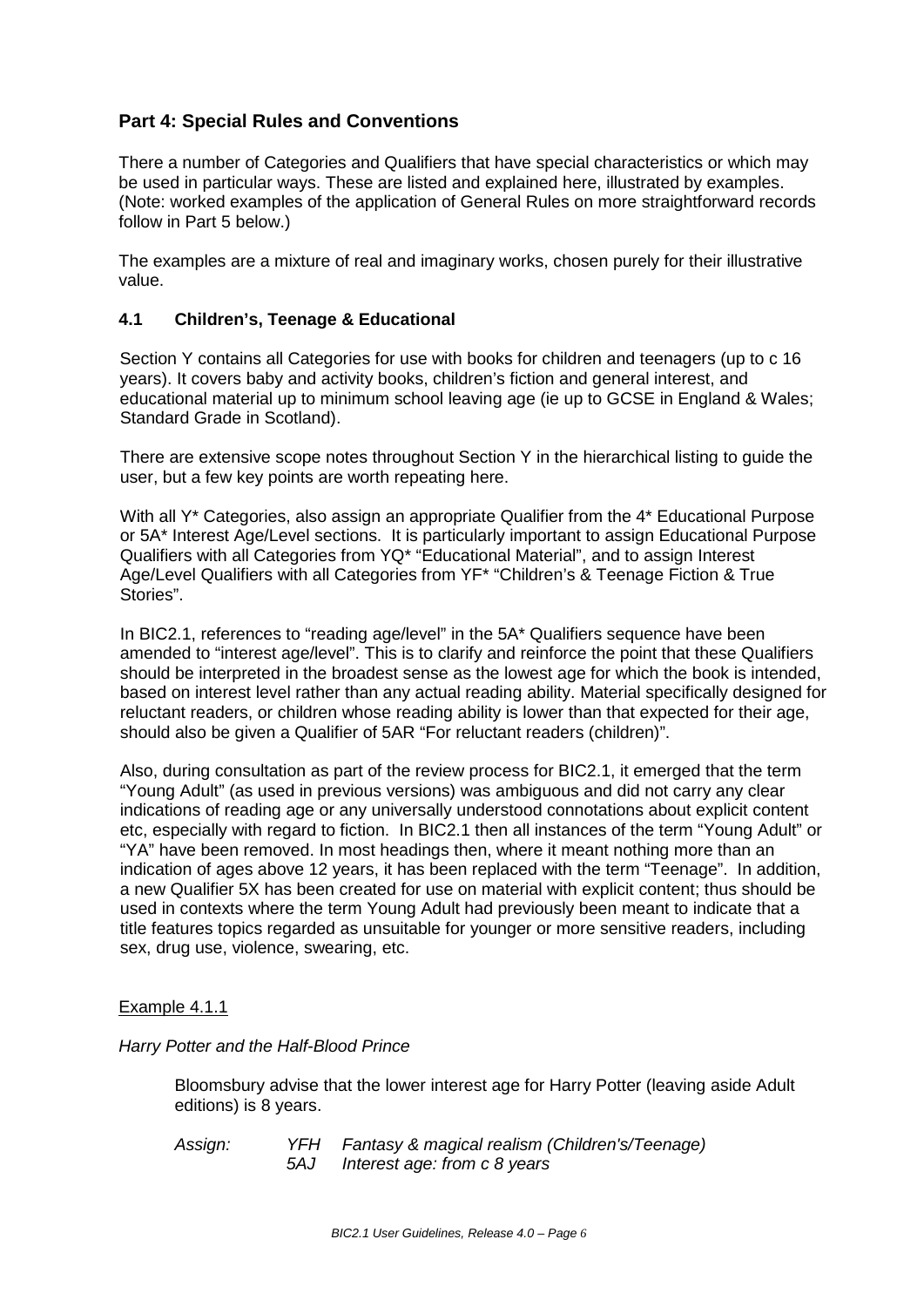## Example 4.1.2

## *Pants*

This picture book is an unashamedly silly celebration of pants, for very young children.

| Assign: | YBC Picture books            |
|---------|------------------------------|
|         | 5AB For children c 0-2 years |

## Example 4.1.3

*Access to British History KS2* 

A history textbook designed for Key Stage 2 of the National Curriculum: as such it needs a Category from YQ\* "Educational Material" and, if possible, an Educational Purpose Qualifier.

| Assign: | <b>YQH</b> Educational: History          |
|---------|------------------------------------------|
|         | 1DBK United Kingdom, Great Britain       |
|         | 4KHJ For National Curriculum Key Stage 2 |

## Example 4.1.4

*Outlaws, Bandits and Pirates (Amazing History series)*

An entertaining but informative history book designed to be read at home: as such it should have a code from YN\* "Children's / Teenage: General Non-fiction", rather than YQ\*. It benefits from an Interest Age/Level Qualifier rather then a formal Educational Purpose Qualifier.

*Assign: YNH History & the past: general interest (Children's/Teenage) Interest age: from c 5 years* 

It is acceptable to assign both YN\* and YQ\* codes to the same book, especially for early years material, but a clear distinction should be made between textbooks and books for home wherever possible. For books specifically identified as "home learning" (typically promoting numeracy and literacy skills), use the appropriate YQ\* code plus the Qualifier 4Y.

## Example 4.1.5

## *Carol Vorderman's English Made Easy*

A home learning title designed to support work done at school; it is of a clearly educational nature but is not a textbook. It is legitimate to assign Educational Purpose Qualifiers (eg for National Curriculum) if indicated.

*Assign: YQC Educational: English language & literacy 2AB English 4KHJ For National Curriculum Key Stage 2 4Y Designed for home learning*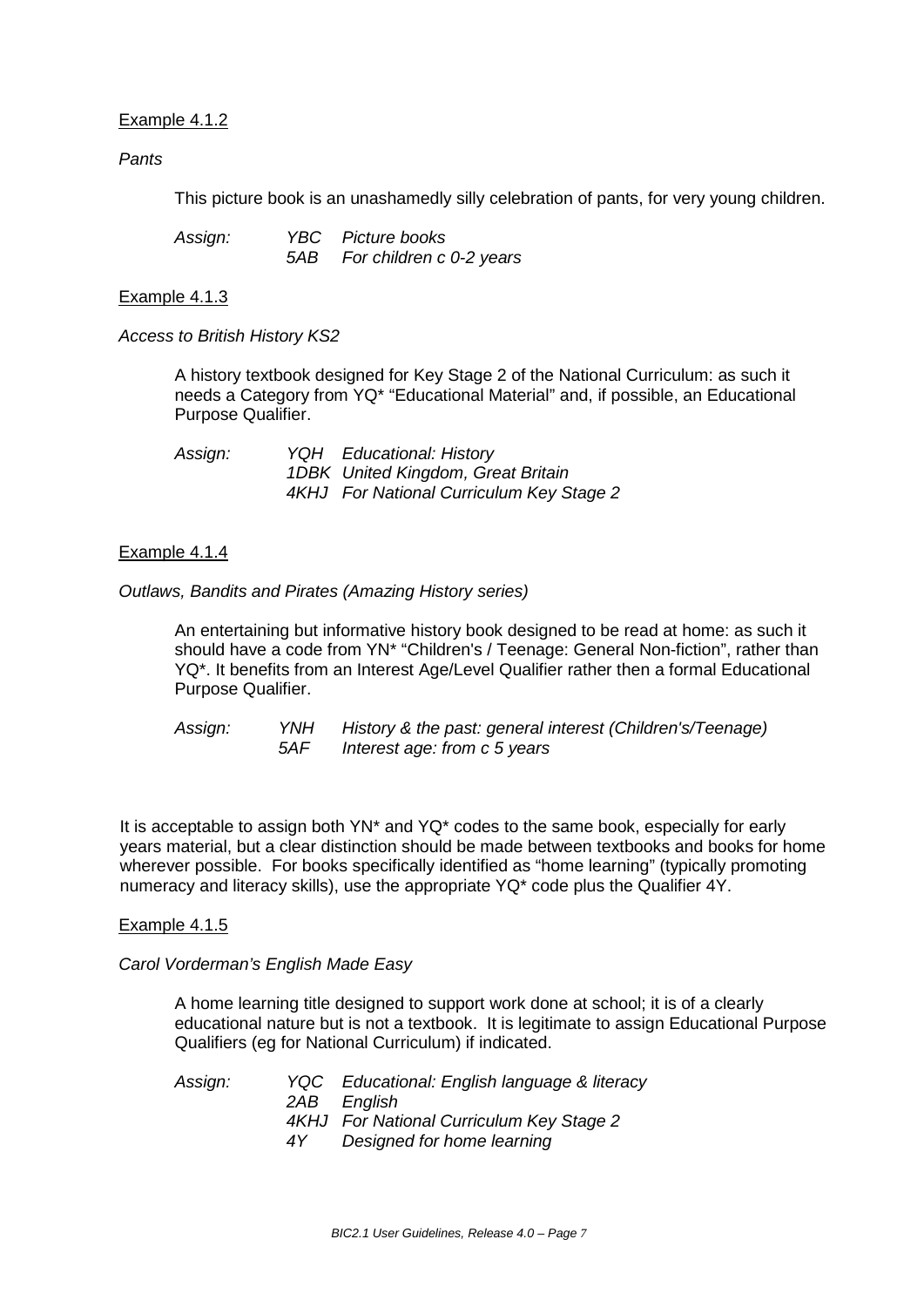Note that the codes in YX "Personal & Social Issues" may be used on both fiction (with YF\* codes) and non-fiction titles that address the specific issues. This enables all such material to be found with a single search.

## Example 4.1.6

*Four Days till Friday* 

This novel addresses the issue of bullying.

| Assign: | YFS   | School stories (Children's/Teenage)                                       |
|---------|-------|---------------------------------------------------------------------------|
|         | YXC   | Personal & social issues: bullying, violence & abuse (Children's/Teenage) |
|         | 5AL - | From c 10 years                                                           |

## Example 4.1.7

*Bullies, Bigmouths and So-called Friends*

This non-fiction book tackles the same issue through puzzles and practical advice.

| Assign: | YXC | Personal & social issues: bullying, violence & abuse (Children's/Teenage) |
|---------|-----|---------------------------------------------------------------------------|
|         |     | 5AL From c 10 years                                                       |

Some fiction, particularly graphic novels, aimed at older teenagers, contains material of an explicit or violent nature that many people find unsuitable to include in any "Children's Section". As such items are typically read by both teenagers and adults it is appropriate to assign both YFW "Comic strip fiction / graphic novels (Children's/Teenage) and a code from the adult FX\* Graphic Novel sequence, thus making a clear distinction between these and traditional YFW items such as Tintin, Asterix etc. Any Readership or Audience level values used in conjunction with BIC codes should indicate both Teenage and General Adult for such titles, but not Children's (despite the presence of a YF\* code). Consider the addition of Qualifier 5X for particularly explicit items.

Example 4.1.8

*Vampire Knight, vol 1*

A manga title featuring violence and mature themes.

| Assign: | FXA | Graphic novels: Manga                                     |
|---------|-----|-----------------------------------------------------------|
|         | YFW | Comic strip fiction / graphic novels (Children's/Teenage) |
|         | 5AO | From c 14 years                                           |

Note also the use of Y\* codes in 4.2 and 4.3 below.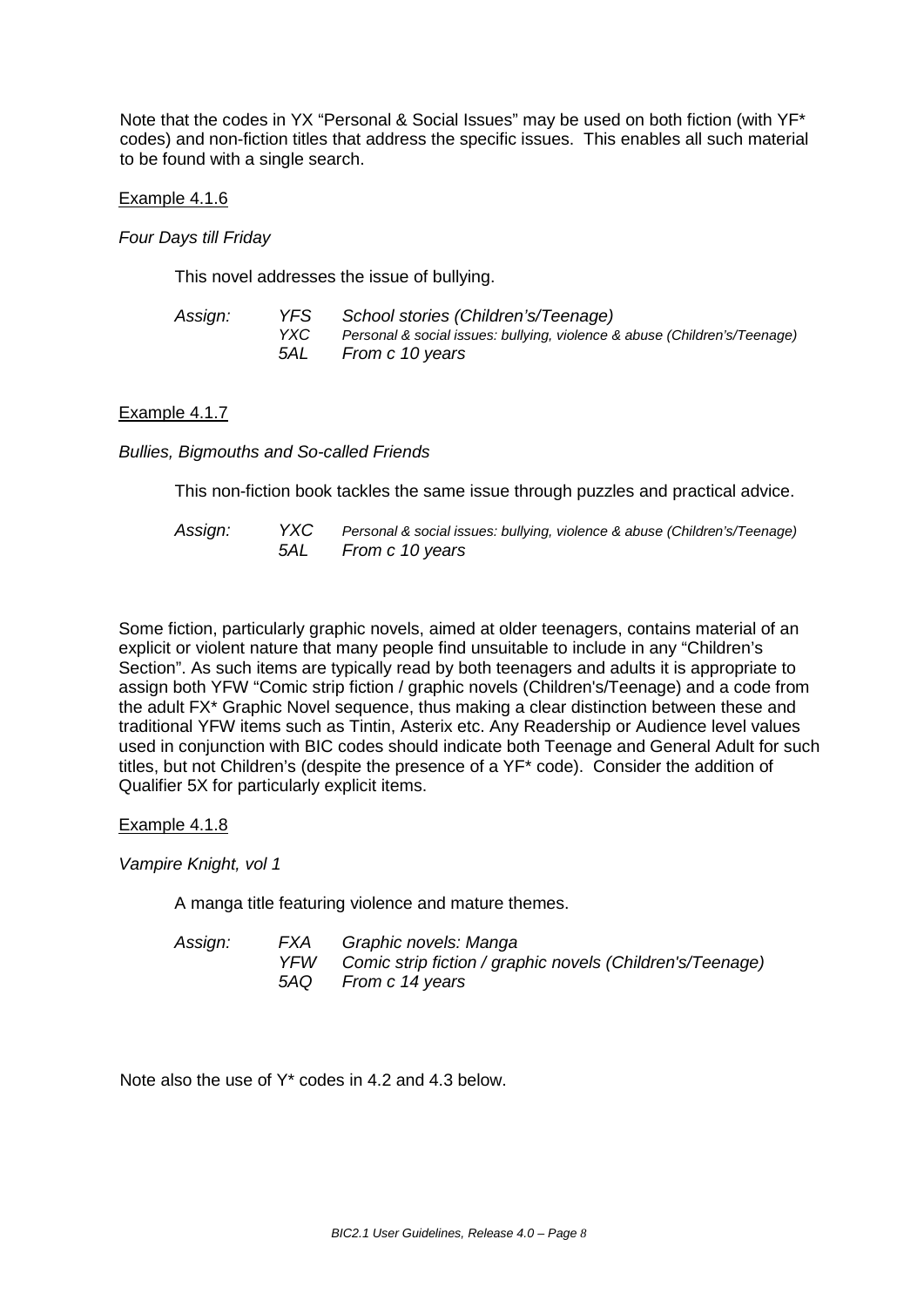## **4.2 Classroom Resources & other Educational material**

All textbooks and educational material for use by school-age children should be classified with Categories from YQ<sup>\*</sup> "Educational Material", ideally with an appropriate Educational Purpose Qualifier, as explained in 4.1 above. *[If Readership or Audience level values are indicated (NB: these are outside the BIC Subject Category scheme), they should reflect the educational level of the students, e.g. Primary education.]*

All background material and general advice on teaching techniques for teachers should be classified with Categories from JN Education. *[Audience = Professional / Undergraduate / Postgraduate, as appropriate.]* 

In between these two types of material, are classroom resources such as photocopiable resources, teacher's editions of textbooks, etc, which are used in the classroom by or through the teacher. These should be classified primarily with a Category indicating the subject, typically from YQ\*, *followed by* JNUM "Teachers' classroom resources & material", and also with an appropriate Educational Purpose Qualifier. *[Audience should indicate both Professional and the educational level of the students.]*

Similarly, books for teachers on teaching a specific subject should similarly be classified primarily with JNU "Teaching of a specific subject" and also with a Category indicating the subject, typically from YQ\*. Educational Purpose Qualifiers are not required. *[Audience should indicate Professional / Undergraduate / Postgraduate, as appropriate.]* 

## Example 4.2.1

*Key Stage 2 Science: photocopy masters*

This is a binder of photocopy masters for use in the classroom by teachers and students of general science at Key Stage 2 of the National Curriculum.

| Assign: | YOS   | Educational: Sciences, general science        |
|---------|-------|-----------------------------------------------|
|         |       | JNUM Teachers' classroom resources & material |
|         | 4KHJ. | <b>For National Curriculum Key Stage 2</b>    |

## Example 4.2.2

## *The Effective Teaching of Mathematics in Secondary Education*

This teaching guide is intended for adult teachers and trainee teachers, not for secondary school students. As this work applies to mathematics at secondary level, a Category from Section Y is appropriate. It is also useful to add a reference to the relevant level in the educational system.

*Assign: JNU Teaching of a specific subject YQM Educational: Mathematics & numeracy JNLC Secondary schools*

(Books on teaching specific subjects at further or higher education level are treated in the same way, but do not require the use of a Y<sup>\*</sup> code to indicate the subject. The appropriate adult code is used instead.)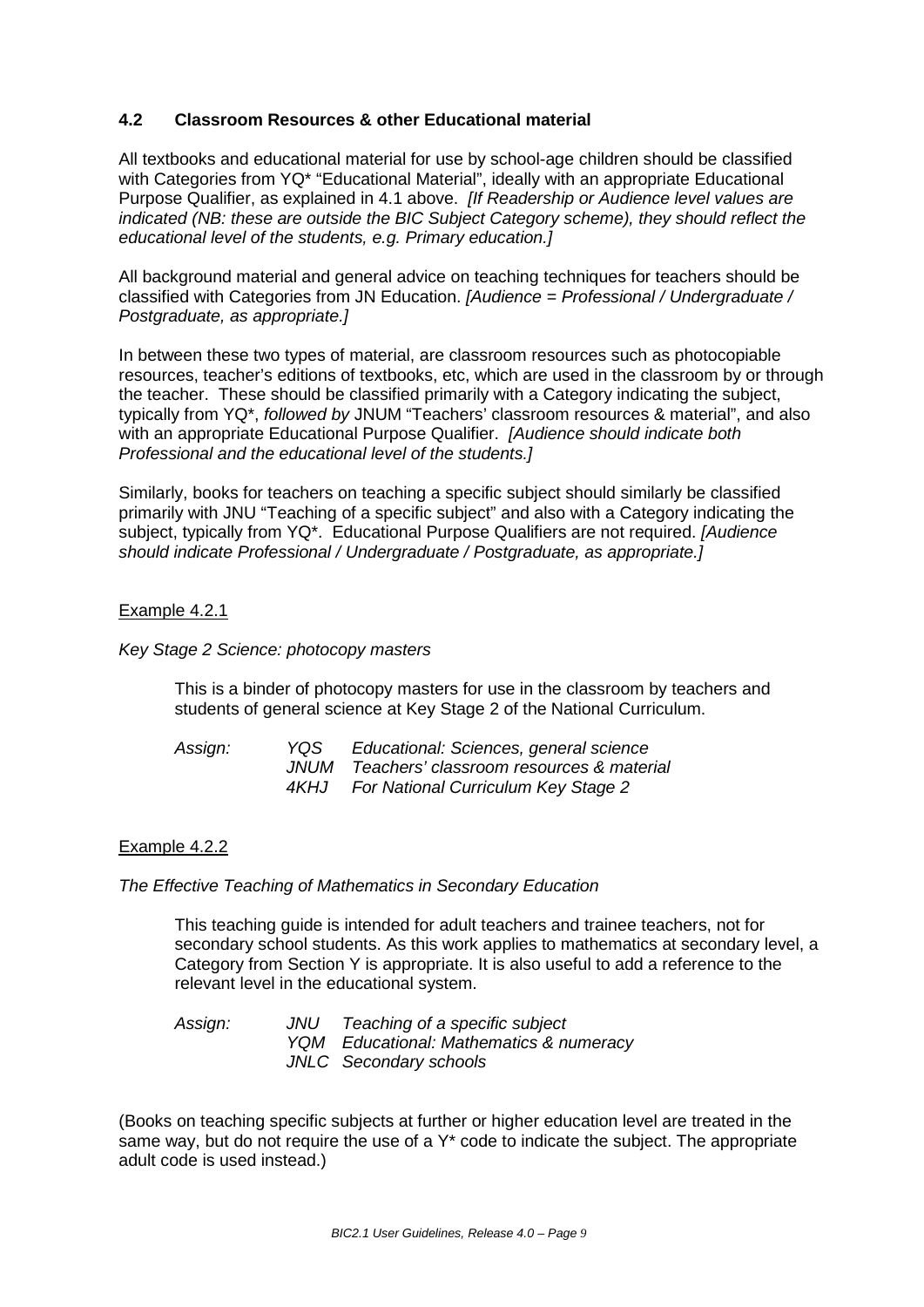## **4.3 Study & Revision Guides**

There are a number of Categories, placed within the appropriate subject area, that are specifically for use with study & revision guides. For the key vocational and professional areas where study & revision guides proliferate, these are:

- KFCX "Accounting: study & revision guides"
- KFFX "Banking & finance: study & revision guides"
- **EX** "Law: study & revision quides"
- MRG\* "Medical study & revision guides" *& following*

There is also a single Category within Section Y for all school-level study & revision guides up to minimum school leaving age (GCSE in England & Wales, Standard Grade in Scotland) – *to be used after the appropriate Y\* code indicating the subject*:

YQZ "Educational: study & revision guides"

For A/AS Level study guides, use the Qualifier 4KLR, in conjunction with the appropriate Subject Category from the Adult sections (i.e. other than Section Y).

## Example 4.3.1

## *ACCA Practice and Revision Kit*

A broad ranging revision kit for ACCA exams. Only the appropriate study & revision guide Category is required; the general subject area of Accounting is implicit in the KFC prefix

*Assign: KFCX Accounting: study & revision guides*

## Example 4.3.2

*CIMA C2 Financial Accounting Fundamentals: Revision Kit*

A revision aid for a specific paper; the specific area should also be indicated

*Assign: KFCF Financial accounting KFCX Accounting: study & revision guides*

## Example 4.3.3

*MCQs for the MRCP*

A revision aid consisting of multiple choice questions from previous papers of the MRCP exam.

*Assign: MRGD Medical revision aids: MRCP*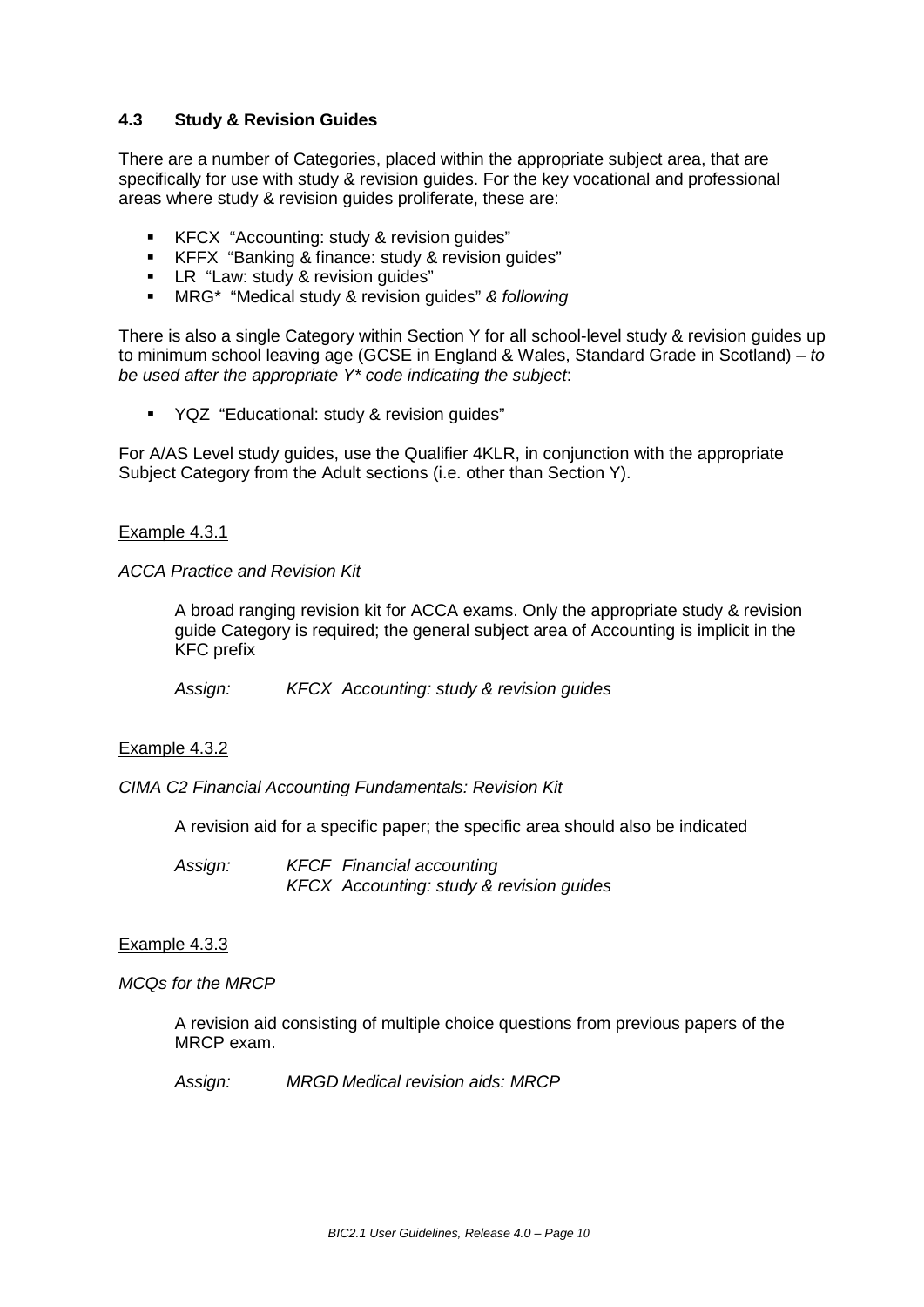## Example 4.3.4

## *Let's Revise GCSE French*

As this is for GCSE, Categories from Section Y must be used. To be fully classified, this requires indications of the subject, the language involved, the educational level and the fact that it is a revision aid.

| YOF   | Educational: languages other than English  |
|-------|--------------------------------------------|
| YQZ.  | Educational: study & revision guides       |
| 2ADE. | French                                     |
| 4KHT. | For National Curriculum Key Stage 4 & GCSE |
|       |                                            |

## Example 4.3.5

*A Level Physics: Study & Revision Guide* 

As this is for A Level, a combination of adult Category and single Qualifier is required.

| Assign: | PН   | <b>Physics</b>                     |
|---------|------|------------------------------------|
|         | 4KLR | A/AS Level study & revision guides |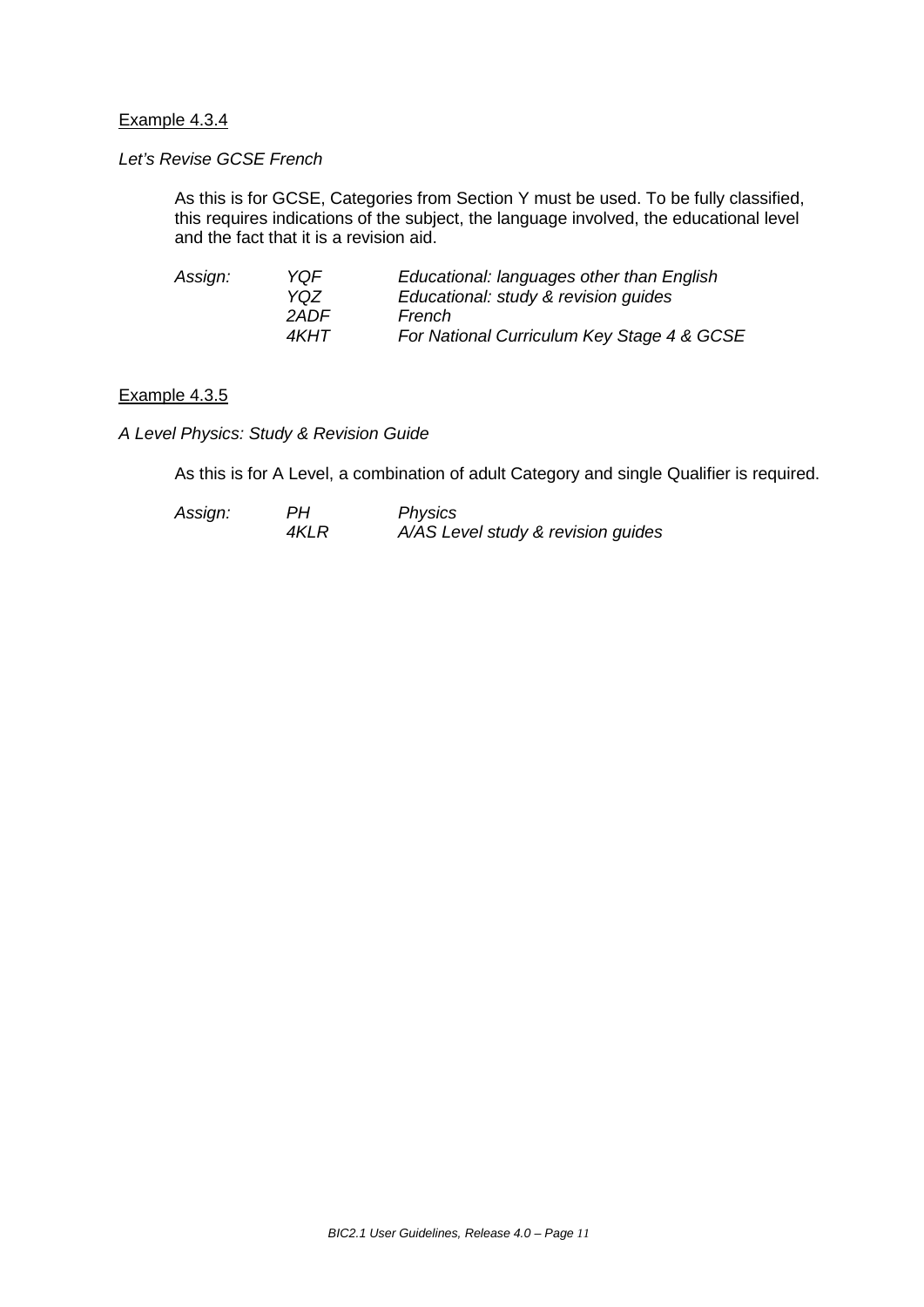## **4.4a History**

The HB\* History Categories are arranged in two separate main sequences, one for the region (HBJ\*) and one for the period (HBL\*), which should be used in combination. There follows a list of specific key historical topics and events at HBT\* and a list of major wars and campaigns under HBW\* Military History.

As a result, the classification of any history text is likely to require multiple HB\* codes. To support consistency, the following priority rules should be observed:

- a) for all Ancient History (up to c500 CE), enter HBLA or HBLA1 as the first code (most bookshops and publishers would regard ancient history as a distinct section, while later history is divided primarily by region rather than by date);
- b) if there is a HBW\* or HBT\* category which precisely and succinctly describes the book enter that first (or second in the case of Ancient History);
- c) next enter the HBJ\* (region) code or HBG in the case of World History;
- d) then enter the HBL\* (time period) code (except for Ancient History see (a) above);
- e) then add any HBT\* or HBW\* values that are peripheral or supplementary to the scope of the book;
- f) finally, add Geographical and Time Period Qualifiers where they provide greater precision, and even where they do not, for the sake of consistency.

To put it another way: as a rule, history books of a specific place and time should have an HBJ<sup>\*</sup> code first followed by HBL<sup>\*</sup>. However, these may be preceded by a specific HBT<sup>\*</sup> or HBW\* code where relevant; while HBLA\* codes take precedence over all HB\* codes.

Note it is not usually necessary to use an HB\* code in conjunction with "History of [specific subject]" Categories, such as PDX "History of science", or AC\* "History of Art / Art & Design Styles" (see below).

## Example 4.4.1

## *England under the Tudors*

A history of England during the reigns of the Tudor monarchs, 1485 to 1603.

| Assign: |     | HBJD1 British & Irish history                    |
|---------|-----|--------------------------------------------------|
|         |     | HBLH Early modern history: c 1450/1500 to c 1700 |
|         |     | 1DBKE England                                    |
|         | 3JB | c 1500 to c 1600                                 |

## Example 4.4.2

*Fields of Fury: the American Civil War*

Here a specific military history category is available and takes precedence.

|      | <b>HBWJ</b> American Civil War        |
|------|---------------------------------------|
|      | HBJK History of the Americas          |
|      | HBLL Modern history: c 1700 to c 1900 |
| 1KBB | USA                                   |
| 3JH  | c 1800 to c 1900                      |
|      |                                       |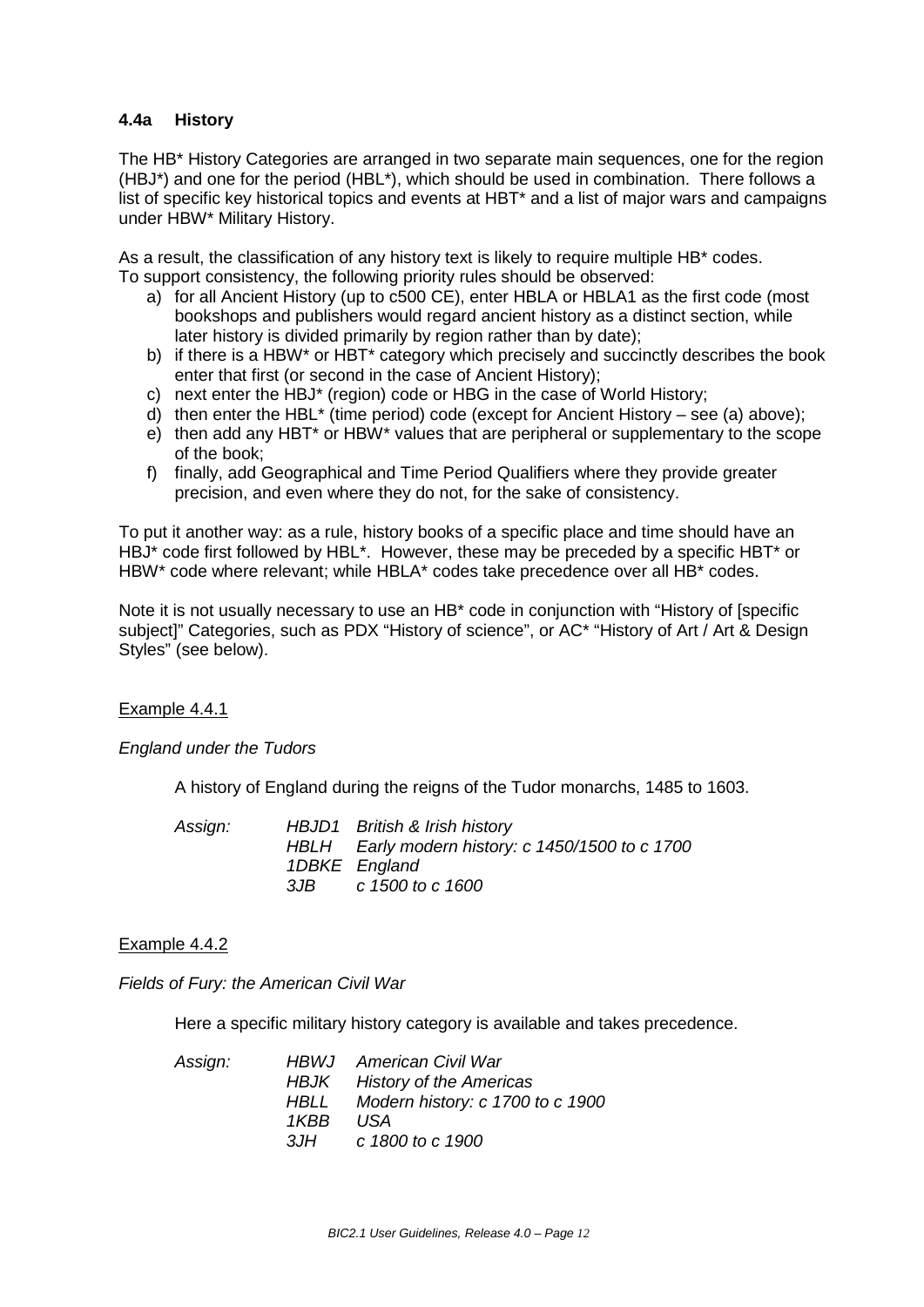## Example 4.4.3

*A Social History of Europe during the Napoleonic Wars*

Social history is the key aspect here, with the Napoleonic Wars a supplementary.

| Assign: | HBTB | Social & cultural history        |
|---------|------|----------------------------------|
|         | HBJD | European history                 |
|         | HBLL | Modern history: c 1700 to c 1900 |
|         |      | <b>HBWH</b> Napoleonic Wars      |
|         | 1D   | Europe                           |
|         | 3JH  | c 1800 to c 1900                 |

## Example 4.4.4

*Rome at the Height of Empire*

Ancient History takes precedence.

| Assign: | HBLA | <b>Ancient History</b> |
|---------|------|------------------------|
|         |      | HBJD European history  |
|         |      | 1QDAR Ancient Rome     |

## Example 4.4.5

*Chronicle of the 20th Century*

An illustrated account of 20th century events across the world.

| Assign: |     | HBG General & world history                 |
|---------|-----|---------------------------------------------|
|         |     | HBLW 20th century history: c 1900 to c 2000 |
|         | 3JJ | 20th century                                |

## **4.4b History of Art**

Similarly, when using an AC\* Category to indicate a period or style of art, together with a Category from AF\* or AG\* (to indicate the form, eg oil painting, or treatment, eg botanical art), enter the AC\* Category first.

## Example 4.4.6

*Italian Renaissance Sculpture* 

An introduction to Italian sculpture of the Renaissance.

| Assign: |            | ACND Renaissance art |
|---------|------------|----------------------|
|         |            | AFKB Sculpture       |
|         | 1DST Italy |                      |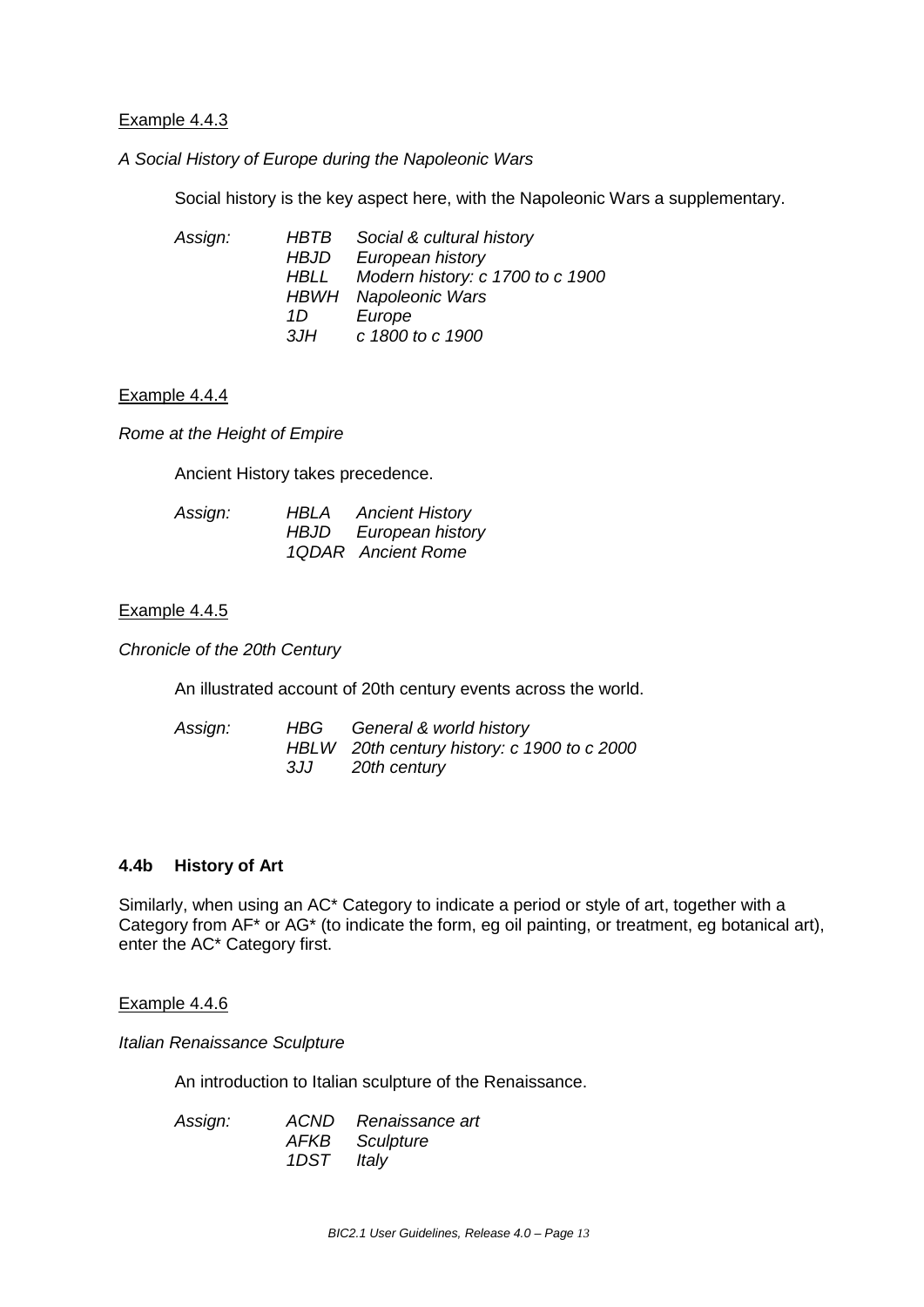## **4.5 Biography, Autobiography, Diaries & Memoirs**

With all biographies (in the broadest sense, including autobiographies), you should use the specific category best suited to the person who is the subject of the book, eg a golfer is classified under BGS "Biography: sport". There is also a standing instruction when using BG\* codes to assign also a more specific subject code where possible, eg WSJG "Golf".

Historically, users have often found it difficult to decide which should be the primary BIC Category: the biography code or the specific subject code. The simplest solution and the approved BIC convention is that if it is appropriate to assign a  $BG<sup>*</sup> code – that is, if the book$ is the account of a complete life, or a life so far, or a substantial period of a life – then **the BG\* code should be entered first**.

If the book is restricted to a short period of time, eg a politician's time in office or a period of particular intensity or interest, then it is not a biography in the full and proper sense of the term, and should be classed by subject – although it may qualify for the addition of BM "Memoirs" or BJ "Diaries, letters & journals", as appropriate.

## Example 4.5.1

## *David Beckham: My Son*

A biography of footballer David Beckham by his father.

| Assign: | BGS  | Biography: sport                        |
|---------|------|-----------------------------------------|
|         | WSJA | Football (Soccer, Association football) |

## Example 4.5.2

*Only a Game? The Diary of a Professional Footballer* 

By contrast, Eamon Dunphy's diary of his 1973-4 season at Millwall is not a fullyfledged biography. Note the addition of BJ.

## Example 4.5.3

*The Cabinet Years 1985-92*

A memoir of his time in office by a former Cabinet minister.

| Assign: | JPQ | <b>Central Government</b>                                 |
|---------|-----|-----------------------------------------------------------|
|         | BM. | <b>Memoirs</b>                                            |
|         |     | HBJD1 British & Irish history                             |
|         |     | HBLW3 Postwar 20th century history, from c 1945 to c 2000 |
|         |     | 1DBK United Kingdom, Great Britain                        |
|         |     | 3JJPN c 1980 to c 1990                                    |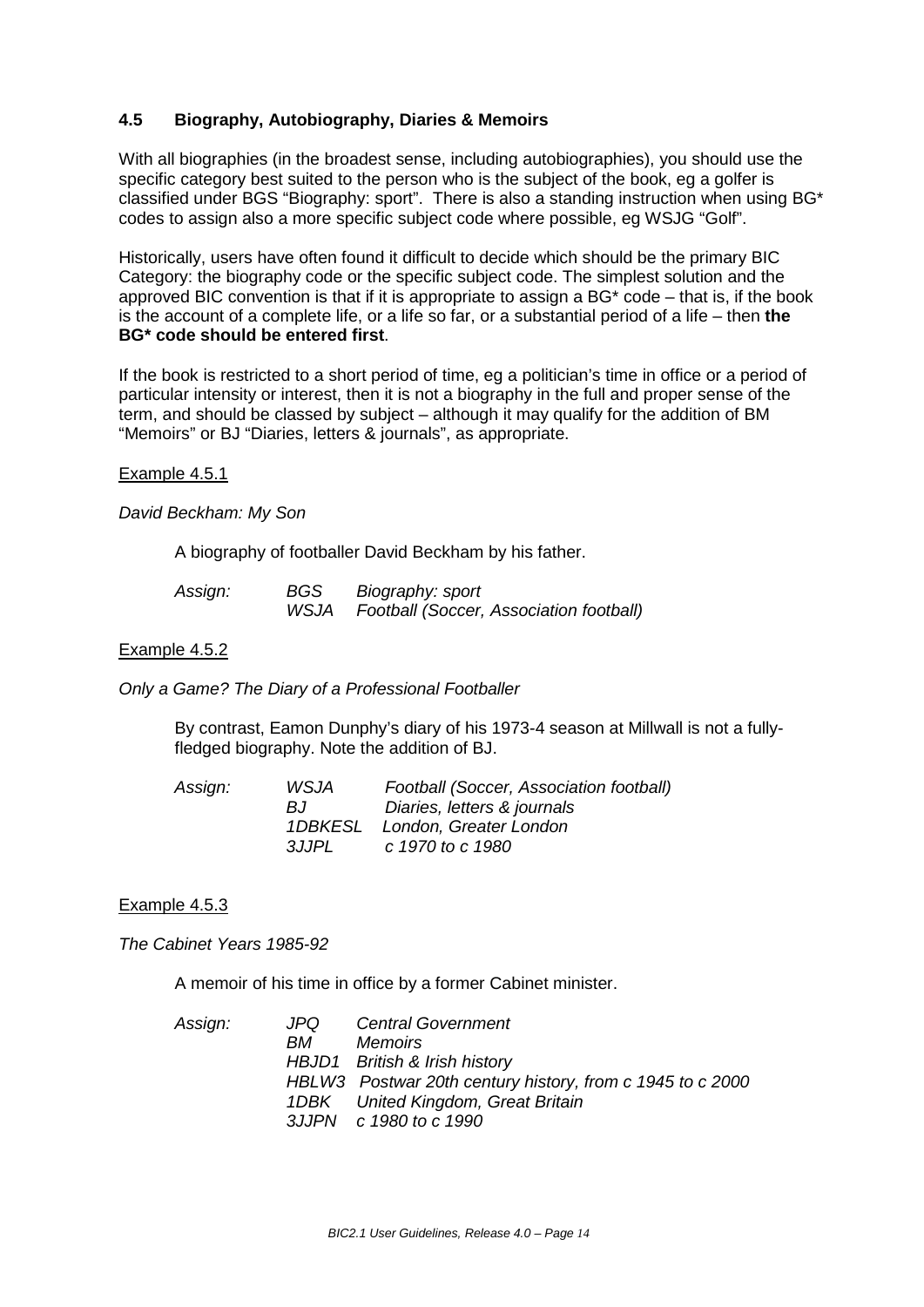For critical biographies of writers, it is appropriate to add a code from DS "Literature: history & criticism" to indicate the area of activity of the subject of the book (see Example 4.6.4).

However, for literary memoirs, even though these are strictly speaking (auto)biographies of writers, it is inappropriate and unhelpful to add DS\* codes. BM "Memoirs" effectively stands as the specific subject; BGLA "Autobiography: literary" may be used if the period covered is sufficiently extensive.

## Example 4.5.4

*Angela's Ashes*

An evocative memoir of an Irish childhood.

| Assign: | BМ | <b>Memoirs</b> |
|---------|----|----------------|
|         |    | 1DBR Ireland   |

For collected biographies of several people in a single volume, add BK "Collected biographies".

## Example 4.5.5

*Eminent Victorians*

Lytton Strachey's celebrated re-assessment of several Victorian notables.

| BGH  | Biography: historical, political & military |
|------|---------------------------------------------|
| BK . | Collected biographies                       |
|      | 1DBK United Kingdom, Great Britain          |
| 3JH  | c 1800 to c 1900                            |
|      |                                             |

For biographies of royalty, it is recommended that the BGR\* codes are reserved for royalty of the 20th century onwards. For those living earlier, BGH "Biography: historical, political & military" is preferred.

With the BT\* "True Stories" Categories, it is generally redundant to add a "biography" Category. Take care to distinguish between BTC "True Crime" and "Criminology" (JKV & following). "True Crime" is akin to crime fiction in its narrative style, subject matter and intended readership, but describes (or is based on) real events; "Criminology" is the academic and scientific study of crime, criminal behaviour and law enforcement.

## Example 4.5.6

## *10 Rillington Place*

A gripping account of the Christie murders.

| Assign: | BTC            | True Crime       |
|---------|----------------|------------------|
|         | 1DBKESL London |                  |
|         | 3.IJPG         | c 1945 to c 1960 |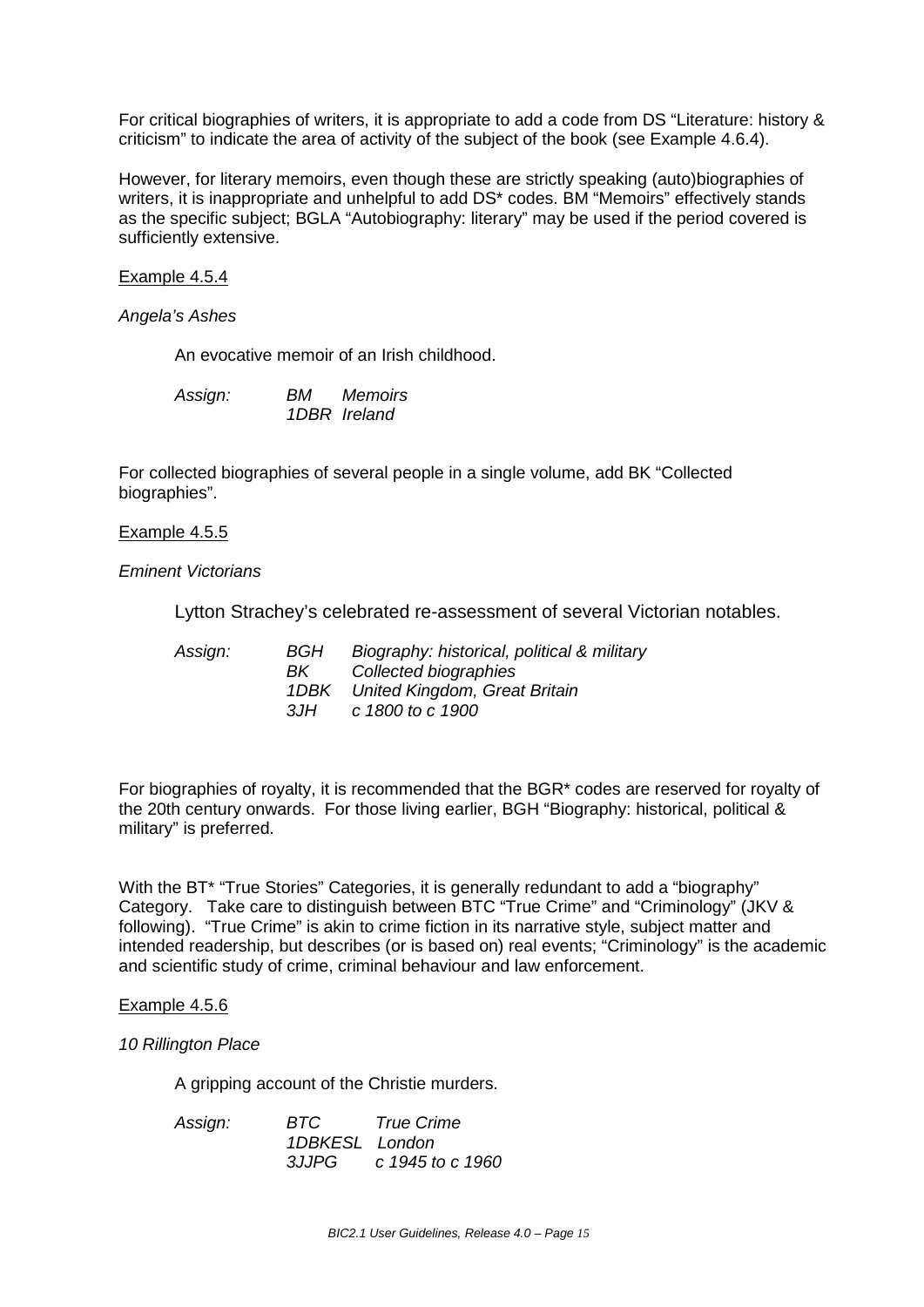## **4.6 Literature, Literary Criticism & Language Qualifiers**

The Language Qualifiers are designed to indicate the language a book is *about*, not the language *it is written in*. Their most obvious use is with categories from Section C Language, for dictionaries, linguistics texts and language learning material, etc.

In Section D, the codes beginning DC\*, DD\*, DN\* and DQ\* are used for actual works of nonfiction literature (just as F\* codes are used for fiction, for the actual novels). The codes in DS "Literature: history & criticism" however, are used for works of literary criticism: for books *about* literature as distinct from books *of* literature.

Language Qualifiers should **not** be used with DC\*, DD\*, DN\* or DQ\* codes to indicate the language in which the work is written.

## Example 4.6.1

## *The collected poems of Pablo Neruda*

This is a collection of poems written in Spanish by the Chilean poet, translated into English. Although it is appropriate as part of the bibliographic record to indicate the language of the original and the language of translation, it is not part of the BIC classification process. The book is not *about* Spanish or Chile.

*Assign: DCF Poetry by individual poets*

However, Language Qualifiers **should** be used with DS\* codes wherever possible to indicate the language of the literature being studied.

With DS<sup>\*</sup> codes, you may also use Geographical Qualifiers when this is pertinent, ie when this is not implicit in the Language Qualifier or when this is the specific focus of the book.

## Example 4.6.2

## *Post-colonial Peruvian Poetry – a Critical Assessment*

This literary criticism concentrates on Peruvian poets writing in Spanish. The country is not implicit in the Language Qualifier, and the work has a specific regional focus, so a Geographical Qualifier should be used.

| DSC   | Literary studies: poetry & poets           |
|-------|--------------------------------------------|
| DSBH5 | Literary studies: post-colonial literature |
| 2ADS  | Spanish                                    |
| 1KLSR | Peru                                       |
|       |                                            |

## Example 4.6.3

*The Spanish novel since Cervantes*

A wide-ranging history of fiction from Spain. There is no need to add a Geographical Qualifier; it is implicit in the Language Qualifier

*Assign: DSK Literary studies: fiction, novelists & prose writers 2ADS Spanish*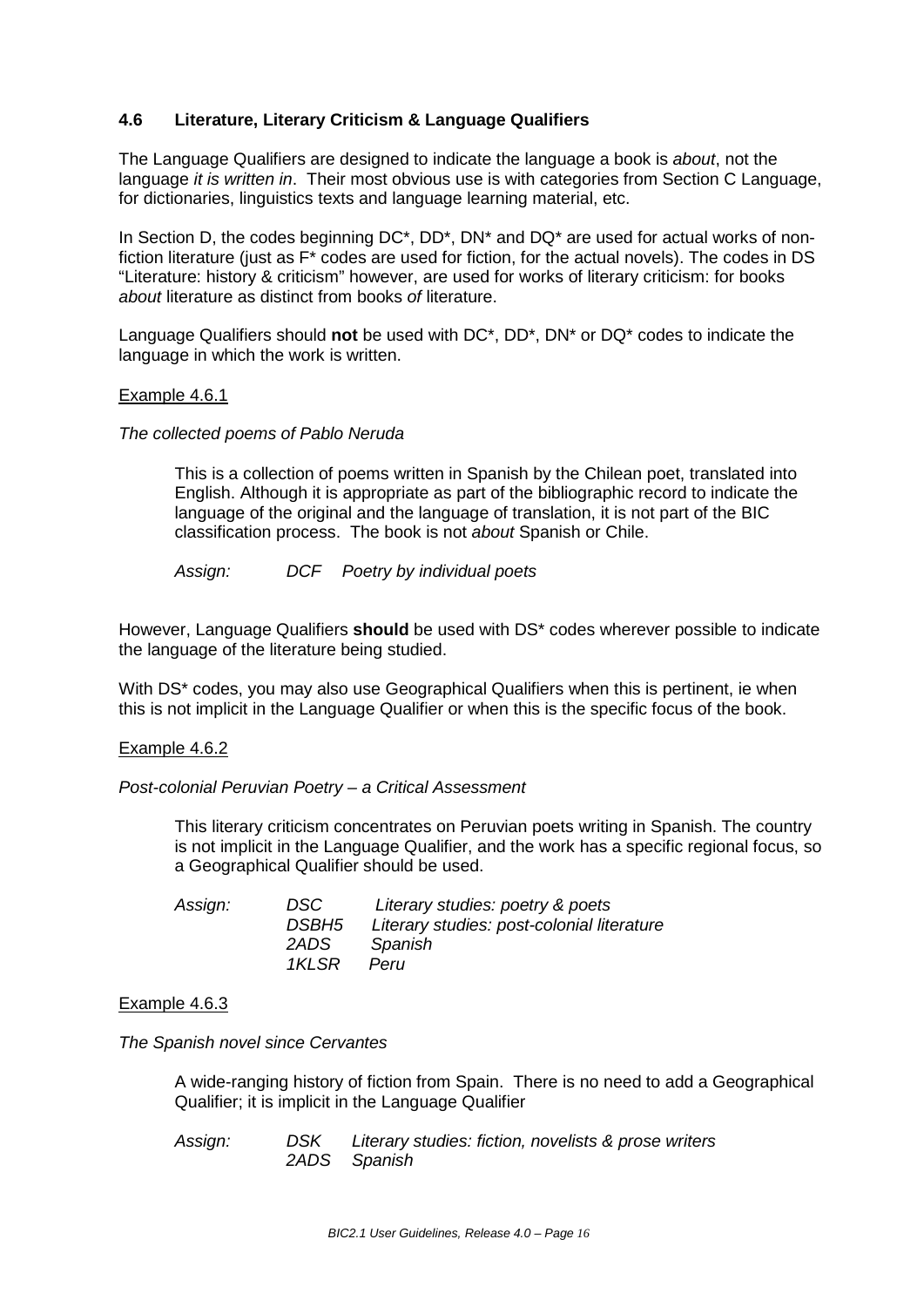Do not use 2ABM "American English" with DS\* for studies of American writers – and similarly do not use 2ABU "Australian English", 2ADPB "Brazilian Portuguese" or 2ADSL "Latin American Spanish" in this way either. These Language Qualifiers are used primarily with E<sup>\*</sup> (ie 2ABM and 2ABU) and C\* codes, or with WTK "Language phrasebooks".

Instead, use Geographical Qualifiers to indicate the area concerned: 2AB and 1KBB\* for studies of American literature in English 2AB and 1MBF for studies of Australian literature in English 2ADP and 1KLSB for studies of Brazilian literature in Portuguese 2ADS and 1KL\* for studies of Latin American literature in Spanish

For British writers, it may occasionally be appropriate to add Geographical Qualifiers to indicate Welsh or Scottish writers, where this is known or thought to be significant. *Do not add 1DBKE to indicate English in this context.* Also, it is not appropriate to add Geographical Qualifiers for regions or counties of Britain unless this is the specific focus of the book (eg a history of Norfolk poetry).

## Example 4.6.4

*Philip Larkin: A Writer's Life*

A critical biography of the poet, but primarily a biography.

| Assign: | BGL  | Biography: literary              |
|---------|------|----------------------------------|
|         | DSC. | Literary studies: poetry & poets |
|         | DSBH | Literary studies: from c 1900    |
|         | 2AB  | English                          |
|         |      |                                  |

For "critical editions" (i.e. an entire literary text plus extensive critical introduction/notes), use the appropriate DC\*, DD\*, DN\* or DQ\* code first followed by a DS\* code to indicate the literary criticism aspect.

## Example 4.6.5

*Poems of Coleridge (Selected and Arranged With an Introduction and Notes)*

The primary Category for this critical edition of Coleridge's poetry should indicate that it contains the actual poems.

| Assign: | DCF         | Poetry by individual poets         |
|---------|-------------|------------------------------------|
|         | DSC.        | Literary studies: poetry & poets   |
|         | <i>DSBF</i> | Literary studies: c 1800 to c 1900 |
|         | 2AB         | English                            |

Note that screenplays, television scripts and radio scripts are located within their respective medium in AP "Film, TV and Radio" (rather than with plays under DD\*).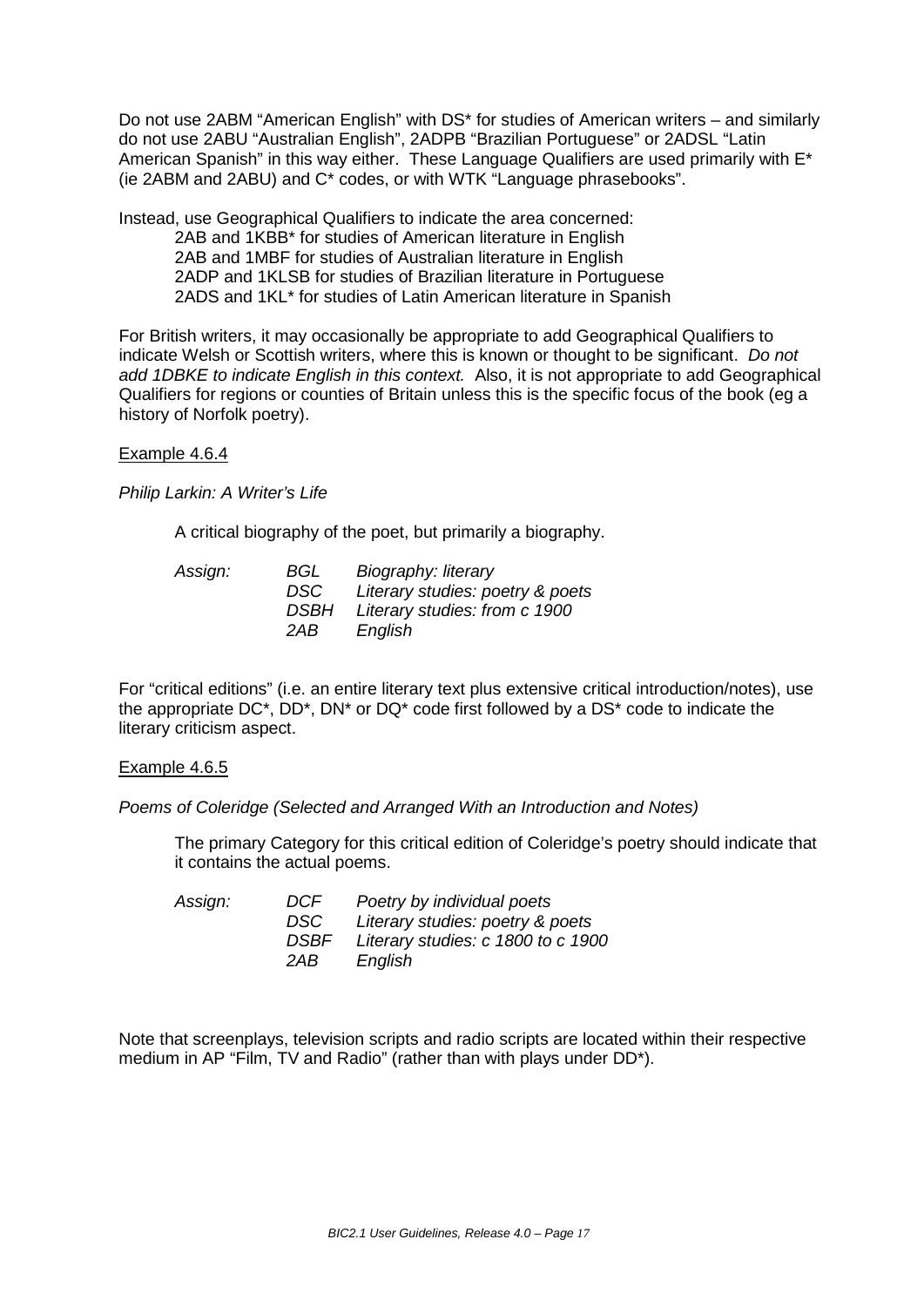## **4.7 Gay & Lesbian Interest**

Material of special interest to Gay & Lesbian readers is identified by the 5S\* values in the Reading Level & Special Interest Qualifiers listing. These 5S\* Qualifiers can be used with D\* and F\* codes to indicate literature of specific Gay or Lesbian interest, but can also be used with any other Category to indicate that the book is specifically intended to be of interest to Gay or Lesbian readers, whether it be an art book, a travel guide, or whatever.

Note the distinction between these 5S\* Qualifiers and the JFSK\* Categories for Gay & Lesbian studies. The JFSK\* Categories should be used for serious or academic works looking at the socio-cultural, sociological or political aspects of homosexuality. The 5S\* Qualifiers, by contrast, can be used for books of any kind on any subject that are of specific interest to Gay & Lesbian readers.

It is redundant to use 5S\* Qualifiers *with* JFSK\* Categories.

## Example 4.7.1

*Berlin Scene: Gay Guide to Berlin*

A travel guide to Berlin specifically for Gay men.

| Assign: | WTH  | Travel & holiday guides  |
|---------|------|--------------------------|
|         | 1DFG | Germanv                  |
|         | 5SG  | Of specific Gay interest |

## Example 4.7.2

*Best Lesbian Erotica*

An anthology of erotic Lesbian fiction.

| Assign: | FP. | <b>Erotic fiction</b>        |
|---------|-----|------------------------------|
|         | DQ  | Anthologies (non-poetry)     |
|         | 5SL | Of specific Lesbian interest |

## Example 4.7.3

*Beyond the Closet: Gay and Lesbian life since Stonewall*

An assessment of the visibility and acceptance of Gay and Lesbian communities and lifestyles in the USA since the Stonewall riots of 1969.

| Assign: |          | JFSK Gay & Lesbian studies     |
|---------|----------|--------------------------------|
|         |          | HBTB Social & cultural history |
|         | 1KBB USA |                                |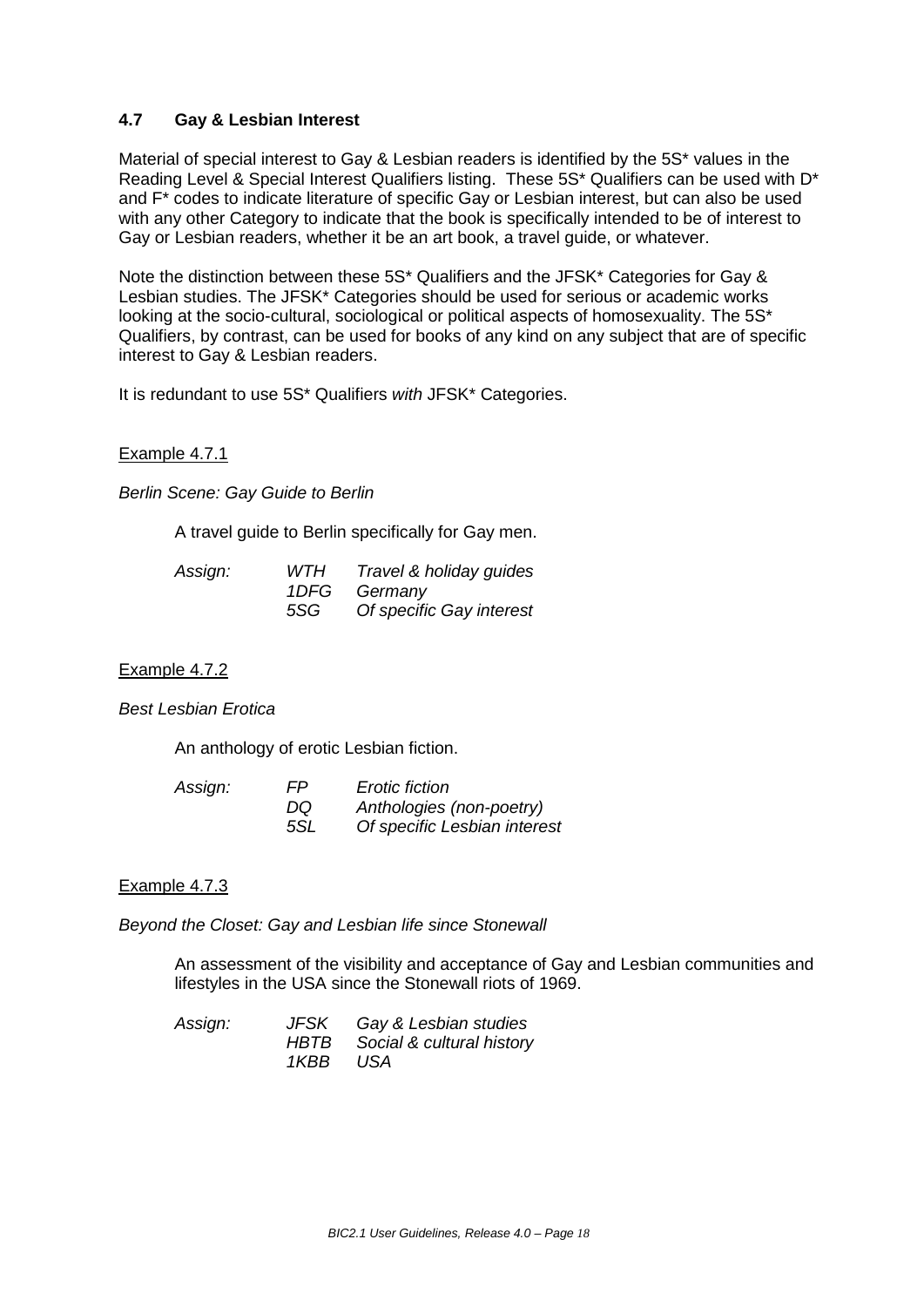## **4.8 Society, Culture & Sociology**

In Section J\*, note the distinction between the broad JF "Society & Culture: General" subsection and the specialist "Sociology & Anthropology" categories under JH\*. JF\* categories should be used for books on society, culture and social issues of general interest, The JH\* codes are used for the relatively narrow academic specialities of sociology and anthropology.

JH\* and JF\* codes may be used together to indicate an academic or sociological approach to a topic listed under JF\*.

In BIC2.1, the erroneous association of ethnography with physical anthropology at JHMP has been corrected; it is now listed within JHMC "Social & cultural anthropology, ethnography".

## Example 4.8.1

*All Shook Up: A Flash of the Fifties*

An illustrated look at everyday life and popular culture in 1950s Britain and US.

| Assign: | JFCA   | Popular culture               |
|---------|--------|-------------------------------|
|         | HBTB   | Social & cultural history     |
|         | 1DBK - | United Kingdom, Great Britain |
|         | 1KBB   | USA                           |
|         |        | 3JJPG c 1945 to c 1960        |

## Example 4.8.2

*After Subculture: Critical Studies in Contemporary Youth Culture*

A sociological examination of youth culture & customs: a JH\* Category is required.

| Assign: | <b>JFCA</b> | Popular culture                 |
|---------|-------------|---------------------------------|
|         | JFSP2       | Age groups: adolescents         |
|         | JHBT        | Sociology: customs & traditions |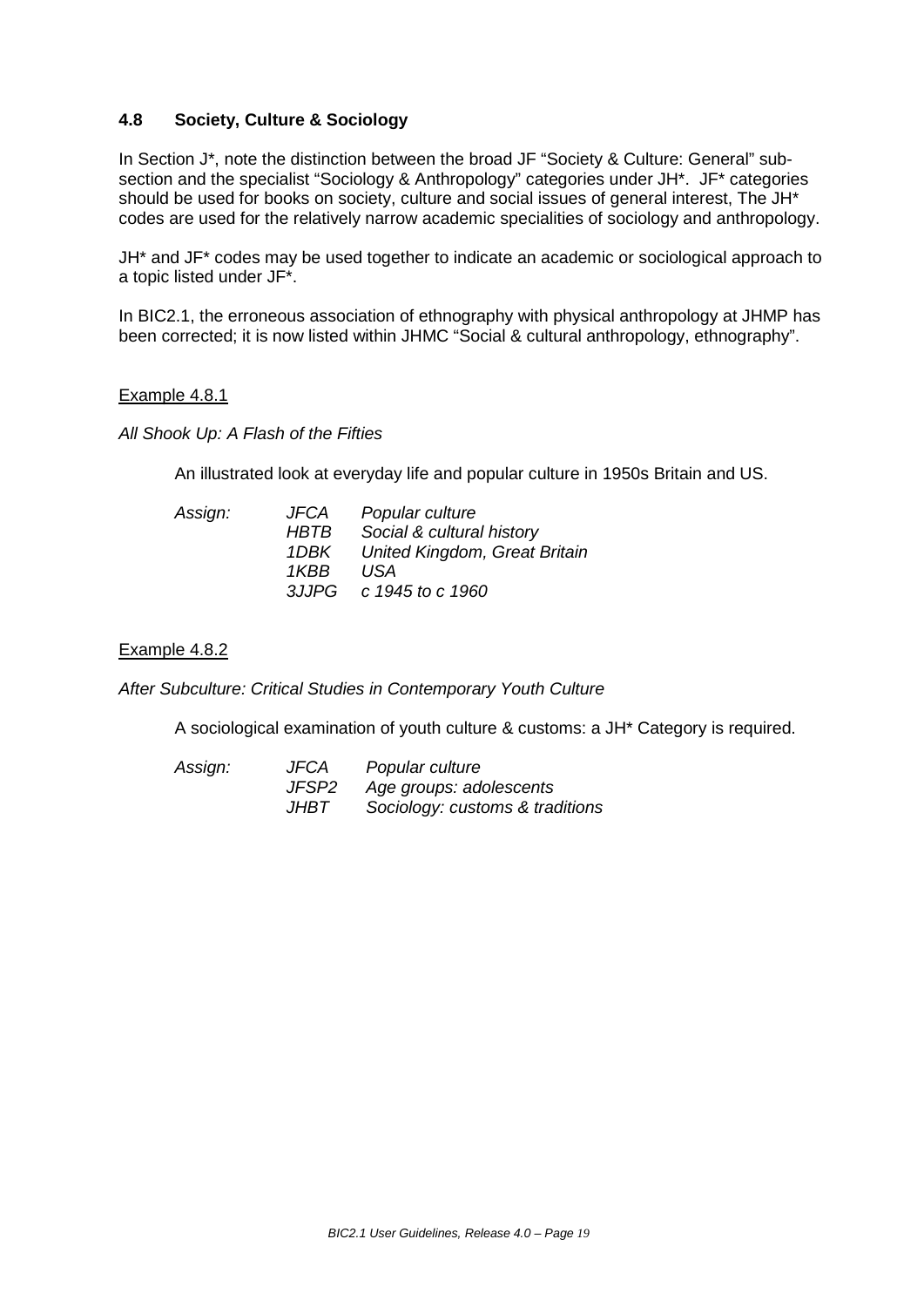## **4.9 Maps & Atlases**

There are a number of Categories for various kinds of maps and cartographic material ranged throughout the scheme, as follows:

- World atlases, world maps and globes: use GBG\* "Geographical Reference" codes
- Specialist maps (e.g. geological, mining): use RGS "Geographical maps (specialist)" but class first by subject
- Historical maps and atlases: use HBTP1 "Historical maps & atlases" (though with individual maps, e.g. old OS maps, enter WQH "Local History" first)
- All other folded maps (including current Ordnance Survey): use WTR\* "Travel maps & atlases" codes. OS maps should also carry WSZC "Walking, hiking, trekking"

All cartographic material should have Geographical Qualifiers where possible (NB not required for world atlases, world maps and globes).

## Example 4.9.1

*The Times Atlas of the World*

*Assign: GBGM World atlases / world maps*

## Example 4.9.2

*British Geological Survey Coal Resources Map of Britain*

| Assign: | RBGL | Economic geology               |
|---------|------|--------------------------------|
|         | RGS. | Geographical maps (specialist) |
|         | 1DBK | United Kingdom, Great Britain  |

## Example 4.9.3

*AA Road Atlas Britain 1:200,000* 

| Assign: | WTRD | Road atlases & maps           |
|---------|------|-------------------------------|
|         | 1DBK | United Kingdom, Great Britain |

## Example 4.9.4

*OS Landranger 128: Derby & Burton upon Trent* 

| Assign: | <b>WTRM</b>    | Travel maps               |
|---------|----------------|---------------------------|
|         | WSZC           | Walking, hiking, trekking |
|         | <i>1DBKEMD</i> | Derbyshire                |

## Example 4.9.5

*1885 Ordnance Survey map of Lincoln (Old OS Maps series)* 

| WQH     | Local history             |
|---------|---------------------------|
| HBTP1   | Historical maps & atlases |
| 1DBKEAL | Lincolnshire              |
| 3JH     | c 1800 to c 1900          |
|         |                           |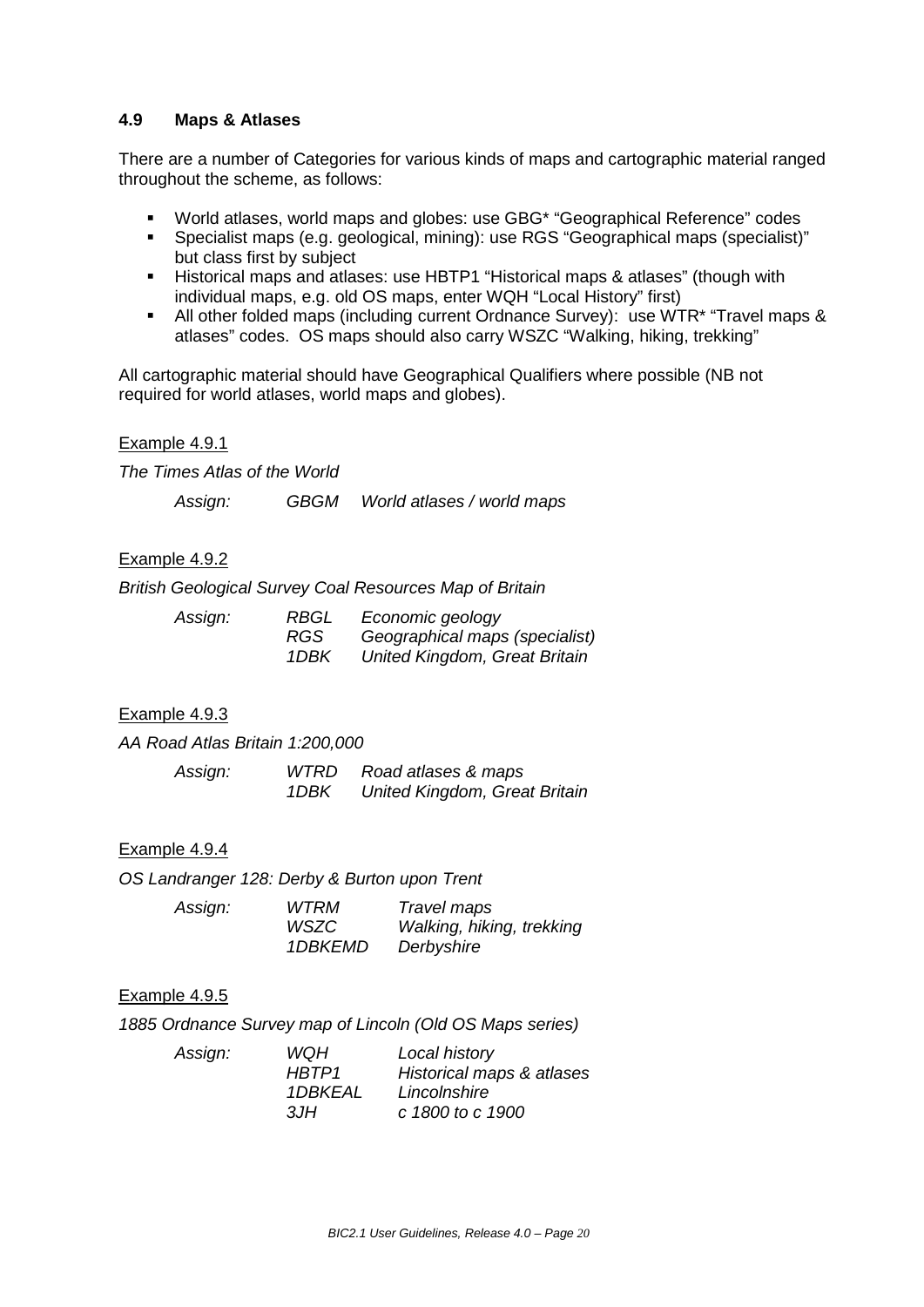## **4.10 Digital Photography & Digital Lifestyle**

Note that all books on digital cameras and photography should be classified under UDP "Digital photography: consumer/user guides" as its primary Category. It may also be appropriate to add AJG "Photographic equipment & techniques" or other AJ\* codes. Previously such items have been classified variously under photography (Section A) or graphics software (Section U); the aim is to ensure all such material is classified consistently.

## Example 4.10.1

*How to Take Great Photos with Your Digital Camera*

A general user guide to digital photography, but with emphasis on the creative aspects.

*Assign: UDP Digital photography: consumer/user guides Photographic equipment & techniques* 

## Example 4.10.2

*Adobe Photoshop CS2 for Photographers: A Guide for Macintosh and PC*

A technical guide to photo editing software for specialists and technically-minded consumers.

*Assign: UDP Digital photography: consumer/user guides UGP Photo & image editing*

Note that all computer books aimed at the "technical consumer", ie rather than at the IT professional or Computer Science student, should be classified with Categories from the UD sub-section.

## Example 4.10.3

*Absolute Beginner's Guide to iPod and iTunes* 

A user guide to downloading music.

*Assign: UDM Digital music: consumer/user guides*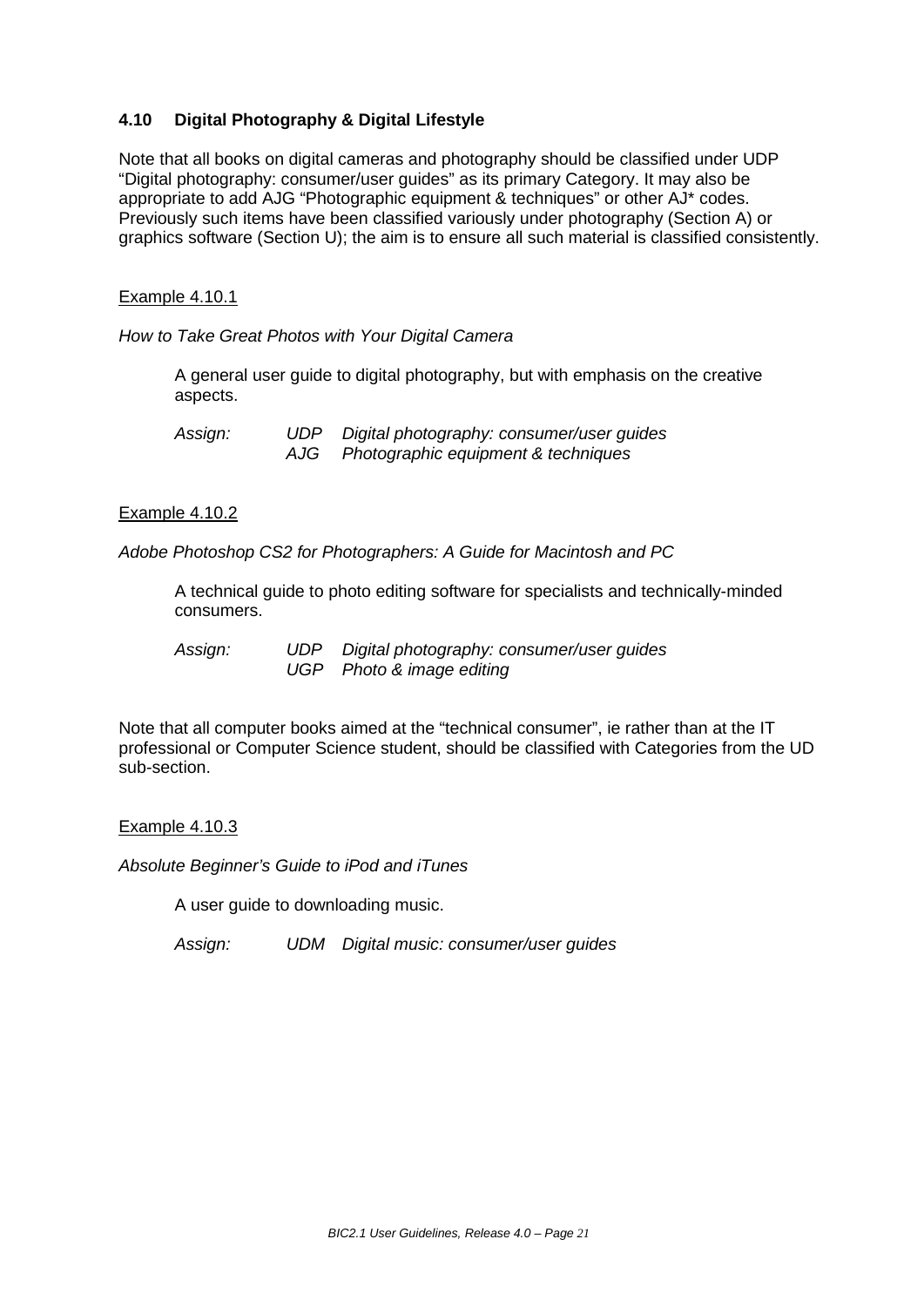## **4.11 Computer programming languages**

Previous editions of BIC contained limited lists of computer programming languages in Section U "Computing & Information Technology". However, the limitations of the BIC coding structure cannot cope with the proliferation of programming languages. Therefore the UM "Computer Programming / Software Development" sub-section concentrates on the type or purpose of programming rather than the programming language itself.

UMX "Programming & scripting languages: general" is available for use with general works or where the programming type or purpose is not known. The programming language is nearly always included in the book title in any case.

## Example 4.11.1

*3D Game Programming with C++*

The UM\* Categories are used to indicate the type of programming, rather than the programming language.

*Assign: UMKC 3D graphics: games programming*

## Example 4.11.2

*JavaScript: the Definitive Guide*

It is clear from the description and the note at UMW that this is for web developers.

*Assign: UMW Web programming*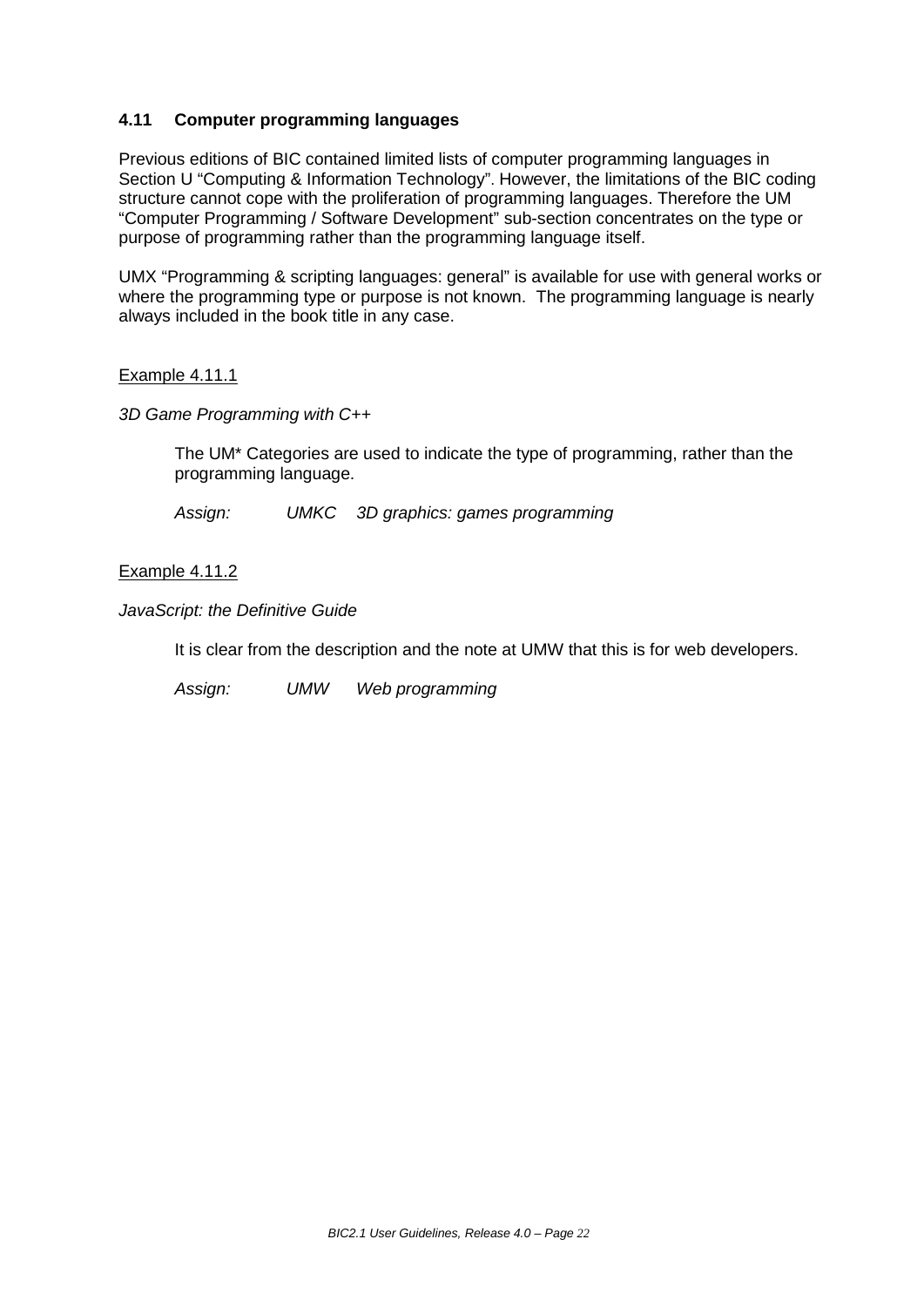## **4.12 Law**

As explained in the Scope Note at LN "Laws of Specific Jurisdictions", it is imperative that LN\* codes are used with a Geographical Qualifier indicating the country or jurisdiction to which the law applies, e.g. England & Wales, Scotland, California, EU etc.

For works of comparative law not applied to any particular jurisdiction, use the appropriate LN\* code in conjunction with LAM "Comparative law", without any Geographical Qualifier.

Note also the use of LR "Law: study & revision guides" as noted in 4.3 above.

## Example 4.12.1

*Due Process in Nigeria's Administrative Law System: History, Current Status, and Future*

The specific jurisdiction, as well as the area of law, needs to be specified.

| Assign: | LND           | Constitutional & administrative law |
|---------|---------------|-------------------------------------|
|         | 1HFDN Nigeria |                                     |

## Example 4.12.2

## *Contract Law in a Nutshell*

Geographical Qualifier must be used with English law books as well as other jurisdictions (it is not a default) as with this study guide. The convention is to add England *and* Wales for English law.

| Assign: | LNCJ  | Contract law                 |
|---------|-------|------------------------------|
|         | I R   | Law: study & revision guides |
|         | 1DBKE | England                      |
|         | 1DBKW | Wales                        |

## Example 4.12.3

*Comparative Criminal Justice* 

The jurisdictions are either numerous, not known or not specified.

| Assign: | LNFB | Criminal justice law |
|---------|------|----------------------|
|         | LAM  | Comparative law      |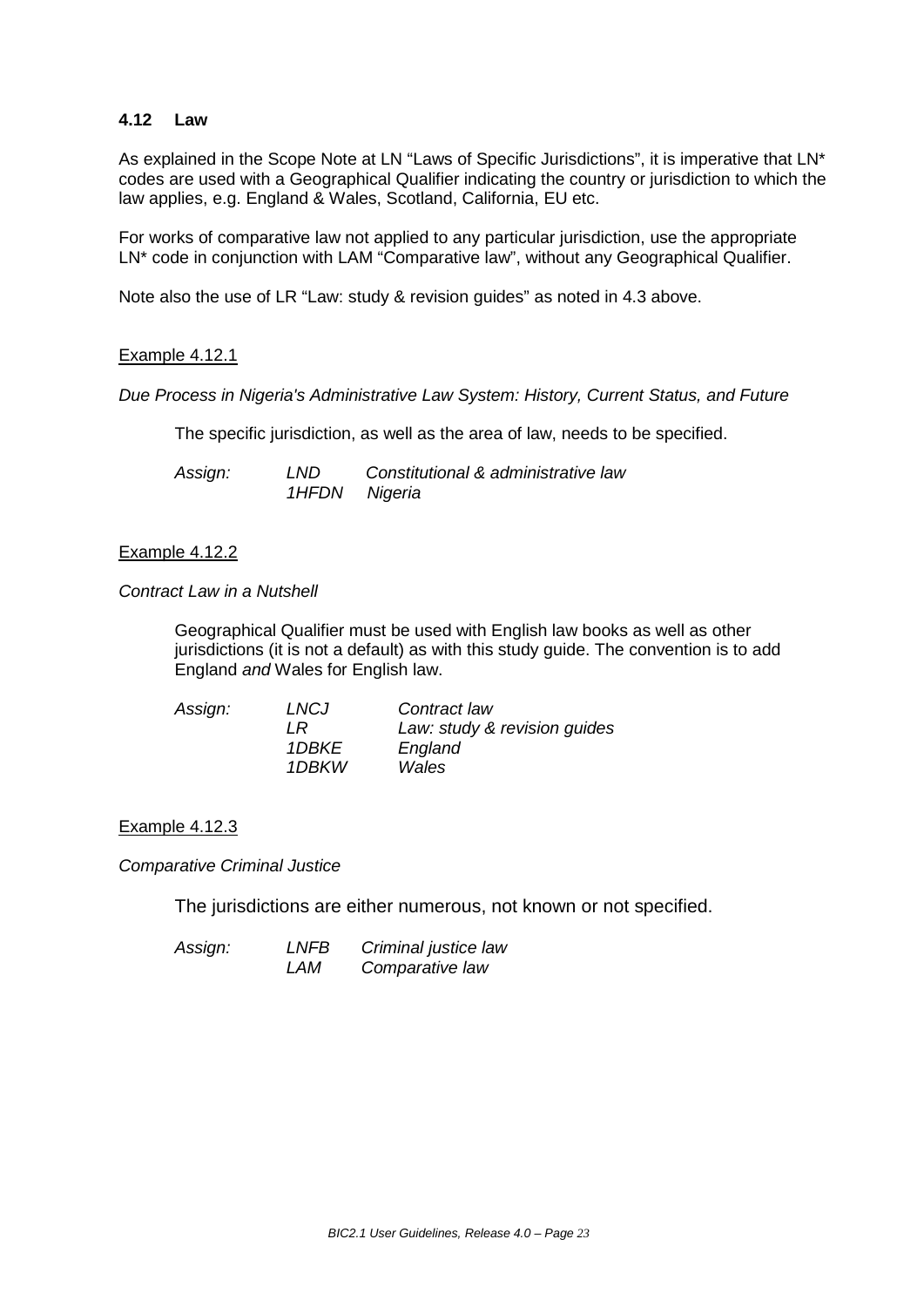## **Part 5: Worked Examples (General)**

The following examples are arranged to illustrate each of the General Rules listed in Part 1 above. Some examples are worked through using the Key Decisions listed in Part 2 above; others are shown already classified to illustrate specific points.

In the following examples and exercises, the title only is provided where self-explanatory; otherwise a brief summary of the book or other relevant information is provided to explain the classification. As in Part 4, the examples are a mixture of real and imaginary works, chosen purely for their illustrative value.

Note in the following examples that where multiple values of subject categories (A-Y) and/or qualifiers are assigned to represent the full subject content of the book, they are not concatenated, i.e. joined together. All BIC Category and Qualifier values may be held as codes only, but they should be held either in separate fields or as separate occurrences of a repeatable field.

## **5.1 Rule 1: Ensure the first Category entered is the primary subject**

Taking advantage of all available information about the subject and scope of the work, ensure the first BIC Category indicates the most pertinent and important subject of the work.

## Example 5.1.1

## *Recent Advances in Haematology*

This is a text for medical practitioners and students. From the title of the book and the accompanying information, the subject of the book is clearly haematology, a branch of medicine. Turn to Section M "Medicine" and look for an appropriate heading (or search for "haematology" in an index if available).

An appropriate heading MJF "Haematology" is found within the sequence under MJ "Clinical & internal medicine". This context confirms the suitability of the Category.

*Assign: MJF Haematology* 

In this case the primary Subject Category entirely defines the work. No other Category or Qualifier is required.

## Example 5.1.2

## *Doctors and Nurses (World of Work series)*

This is a book for children, so the primary Category is not from Section M but from Section Y. It is more about the people and their work than actual medical science.

*Assign: YNK Work & industry, world of work (Children's/Teenage) YNT Science & technology (Children's/Teenage)*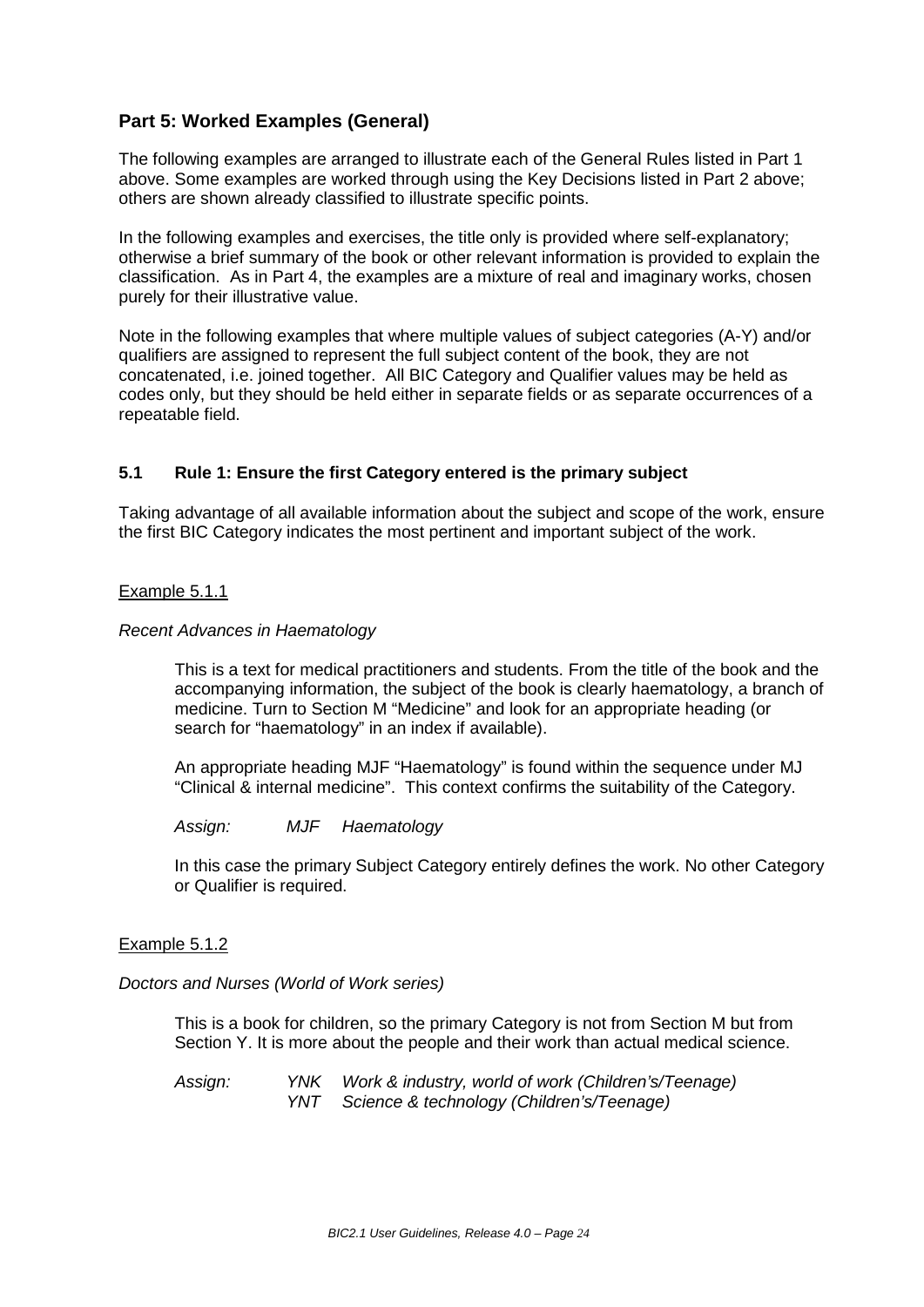## Example 5.1.3

## *A Who's Who of Western Philosophy*

The main subject of the book is Western philosophy, but another subsidiary Category should be added to indicate the nature of the work.

*Assign: HPC History of Western philosophy GBCB Dictionaries of biography (Who's Who)*

## Example 5.1.4

## *The illustrated encyclopaedia of Jazz and Blues*

Sometimes a work has multiple subject content, and gives equal weight to two or more subjects. These may be from quite different areas of the Categories, such as politics and industry, or they may be closely related, as in the example.

Since both subjects, Jazz and Blues, have equal status, it would be correct to assign either of the following as the primary category. In this instance one may as well follow the sequence given in the title.

It is also useful to add an indication that this is a reference work, the text arranged under distinct entries rather than to be read through. Turn to the sequence GB "Encyclopaedias & Reference Works". Note the instruction at GBA; despite its title, this book is not a true general encyclopaedia, but a subject-specific reference work.

| Assign: | AVGJ Jazz  |                     |
|---------|------------|---------------------|
|         | AVGK Blues |                     |
|         |            | GBC Reference works |

## Example 5.1.5

*Middle Ages Activity Book (Crafty Histories series)*

This book is packed with activities for children rather than being a straightforward history book, so in this case the nature of the book takes precedence over the subject.

| Assign: | YBG. | Interactive & activity books & packs                      |
|---------|------|-----------------------------------------------------------|
|         | YNH  | History & the past: general interest (Children's/Teenage) |
|         | 5AG  | interest age: from c 6 years                              |

## Example 5.1.6

## *The Bumper Book of Puzzles for All the Family*

Books expressly intended both for adults and children should be classified with corresponding Categories from the Adult Sections A-W and from Section Y. The choice of primary Category is arbitrary, as the meaning is the same.

*Assign: WDK Puzzles & quizzes YNVP Puzzle books (Children's/Teenage)*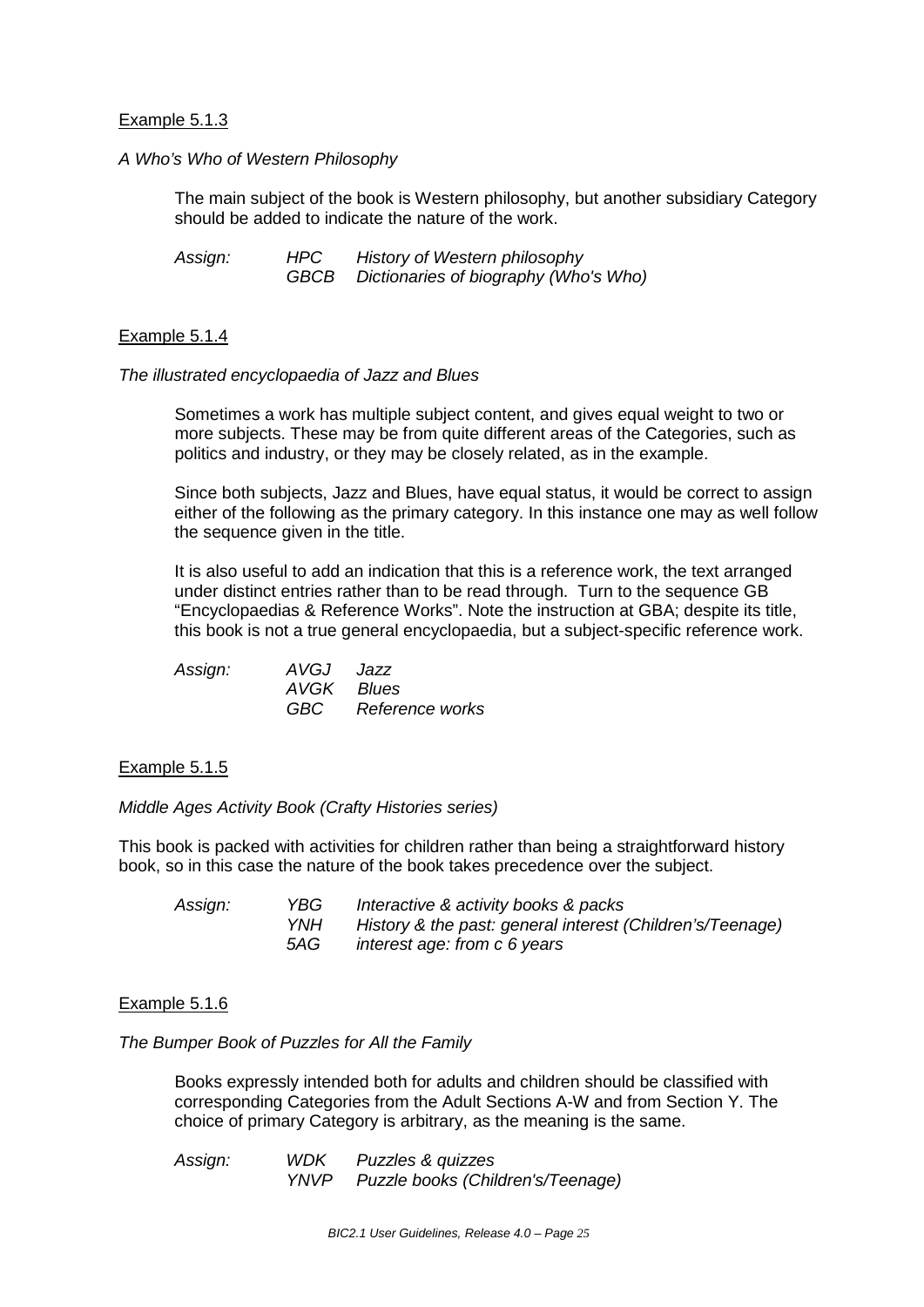## Example 5.1.7

## *Six Great Sherlock Holmes Stories*

The work in hand comprises classic crime short stories, so several Categories must be used to classify it fully. For works of fiction however, genre is always regarded as the dominant characteristic. Note that under FF "Crime & mystery", a more precise Category for classic crime is available (so this example also illustrates Rule 2).

| Assign: | FFC Classic crime        |
|---------|--------------------------|
|         | <b>FYB</b> Short stories |

## Example 5.1.8

*Observer Book of Garden Birds* 

This is a general interest work, not a scientific text. Refer to Section W.

*Assign: WNCB Wildlife: birds & birdwatching*

Example 5.1.9

*Evolution of the Feeding Apparatus in the Avian Orders Coraciiformes and Piciformes*

A specialist work of ornithology in the Life Sciences. Refer to Section P.

*Assign: PSVW6 Birds (ornithology) <i>Evolution*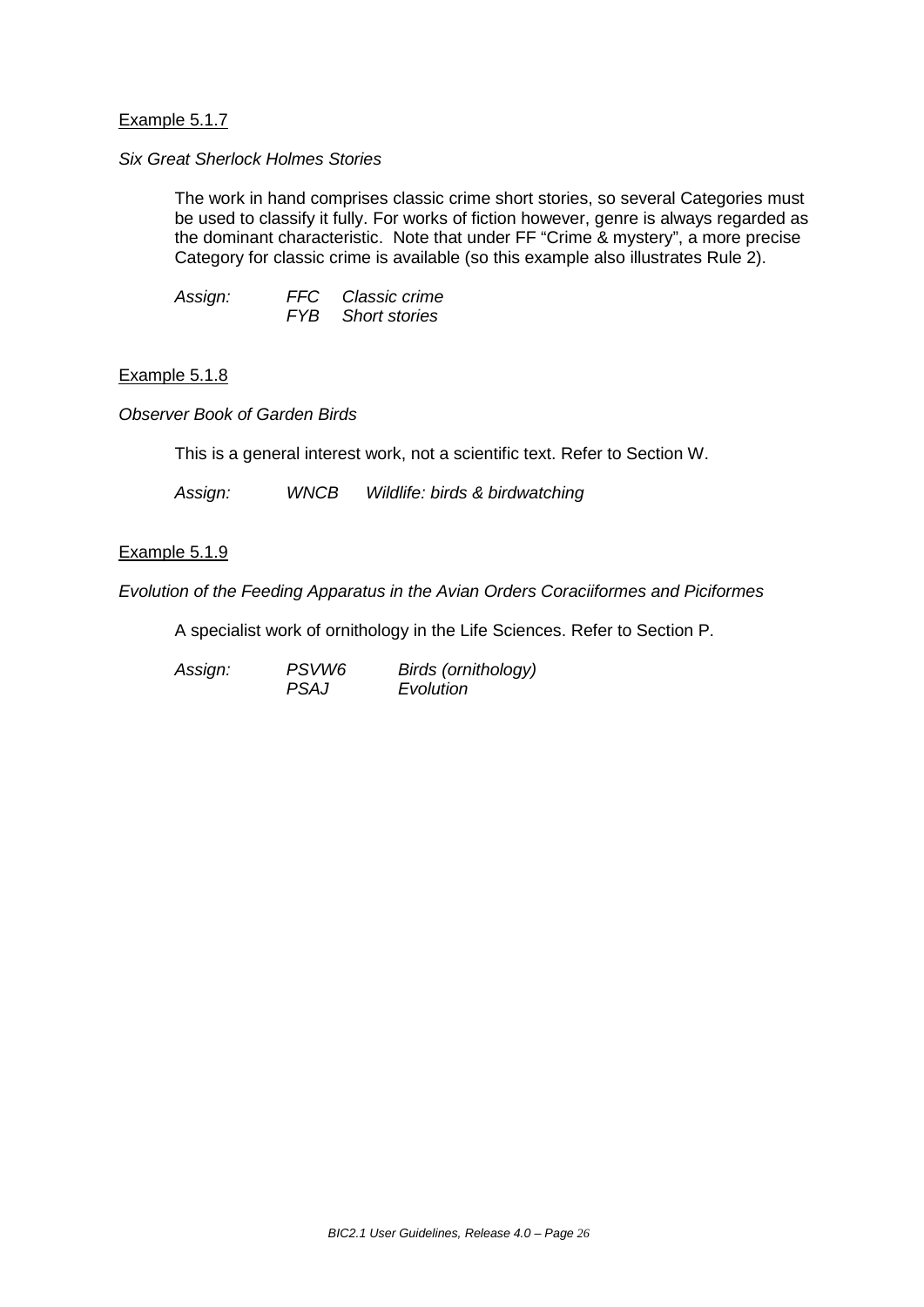## **5.2 Rule 2: Classify titles as precisely as possible or as broadly as required**

If a book is precisely on a specific topic matching a BIC Category, use that precise code only; if it is broad-ranging in its scope within a single subject area, use a single broad BIC Category rather than listing all the more specific Categories listed beneath it.

Because of the hierarchical nature of the codes, it is not necessary to use "high-level" codes in conjunction with immediately subsequent codes denoting specific subjects. With the specific Category JMTD "Sleep & dreams", for example, there is no need to add the broader (and shorter) code JM "Psychology" to indicate the wider context of the subject. The fact that the subject is an aspect of Psychology is implicit in the code.

It is entirely redundant and misleading to enter constructs such as "A and AC and ACX and ACXD and ACXD2" when all that is required is ACXD2 precisely.

## Example 5.2.1

*The Nursing of Elderly Patients in Psychiatric Wards*

The Nursing sequence is in Section M "Medicine" beginning "MQC". The user must turn to the entry in the hierarchical listing and browse through the sequence of codes shown. Rather than classifying this book under the broad Category MQC "Nursing", note the following Categories which *precisely* describe it:

| Assign: | MQCL4 | Geriatric nursing   |
|---------|-------|---------------------|
|         | MQCL5 | Psychiatric nursing |

## Example 5.2.2

## *Introduction to Nursing*

In this case, the scope is broad and covers all of nursing. Rather then assigning all the individual level 4 sub-categories under MQC, it is useful and appropriate to assign the single broad code.

*Assign: MQC Nursing*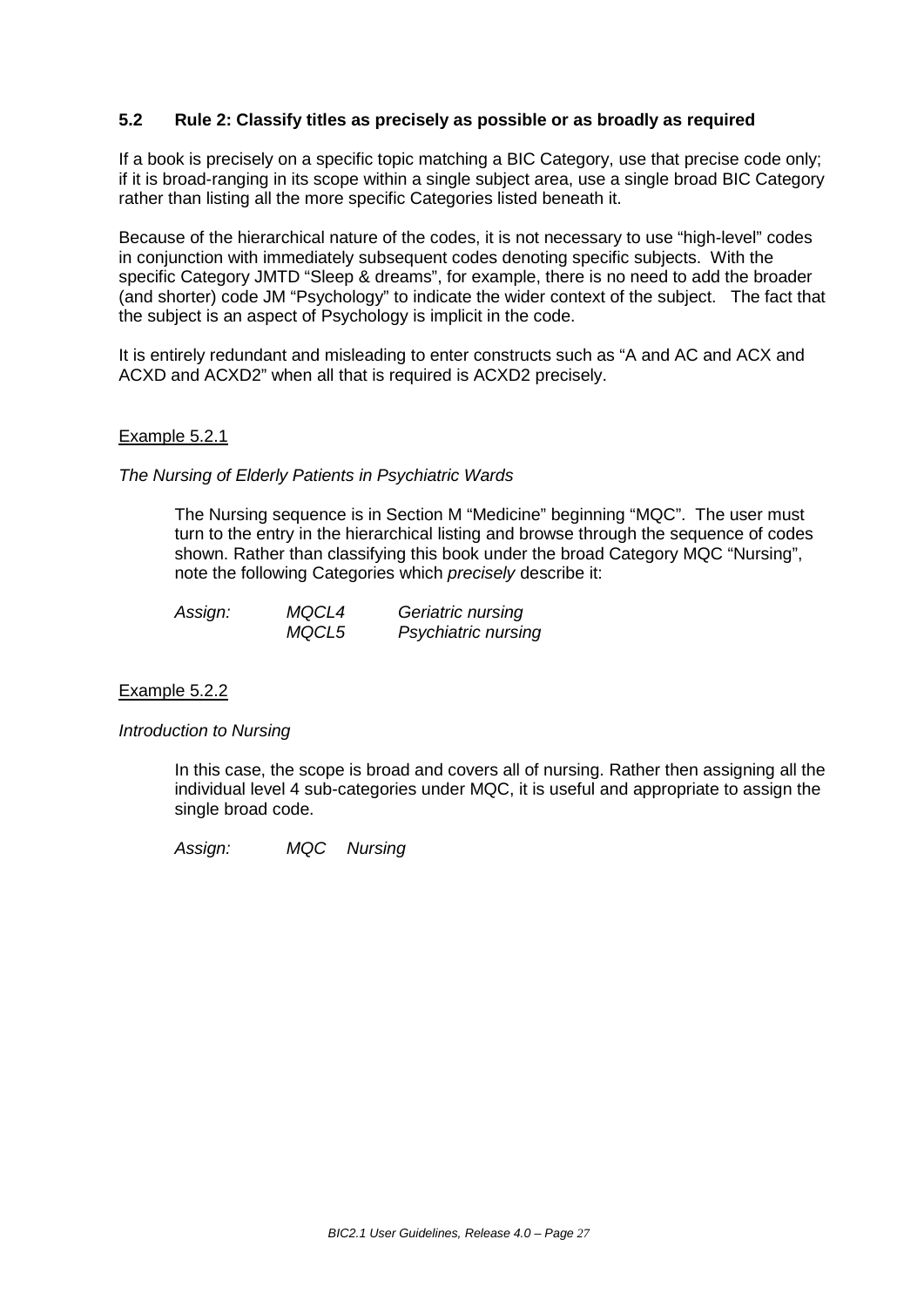## **5.3 Rule 3: Assign as many Categories as are required**

If the book covers several subject areas, assign relevant Categories from across the BIC scheme to indicate this, as many as are required and that space allows (see Note B below). Assign only Categories for subjects that the book is substantially about as a whole, not for subjects that are peripheral.

There are no fixed limits on the number of Categories or Qualifiers that may be applied in the BIC scheme; limitations tend to be imposed by the different systems on which users are working. The BIC scheme cannot be used to best effect if only a single value may be assigned; it is designed to allow multiple values. In practice, a limit of 4 or 5 each of Categories and Qualifiers will be sufficient to cover nearly all circumstances.

## Example 5.3.1

## *Ancient Greece in Art, Film, Fiction and Popular Culture*

A multidisciplinary study of the representation of Ancient Greece, this requires Categories from several Sections.

| Assign: | HBLA1       | Classical history / classical civilisation           |
|---------|-------------|------------------------------------------------------|
|         | AC.         | History of art / art styles                          |
|         | <b>APF</b>  | Films, cinema                                        |
|         | DSK         | Literary studies: fiction, novelists & prose writers |
|         | <b>JFCA</b> | Popular culture                                      |
|         | 1QDAG       | <b>Ancient Greece</b>                                |
|         |             |                                                      |

## Example 5.3.2

## *Spot's Pop-Up Book of Shapes*

This book is primarily an early learning picture book on shapes, but it is also significant that it features the popular character of Spot the Dog, and has pop-up elements. Although this involves a number of Categories from the YB "Picture books, activity books & early learning material" sequence, it is better in this case to list them all because this sequence covers a range of specific Categories and is not a meaningful heading in its own right (in contrast to Example 5.2.2 above).

| Assign: | YBLH        | Early learning: sizes, shapes & patterns |
|---------|-------------|------------------------------------------|
|         | <b>YBCH</b> | Picture books: character books           |
|         | YBGP.       | Pop-up & lift-the-flap books             |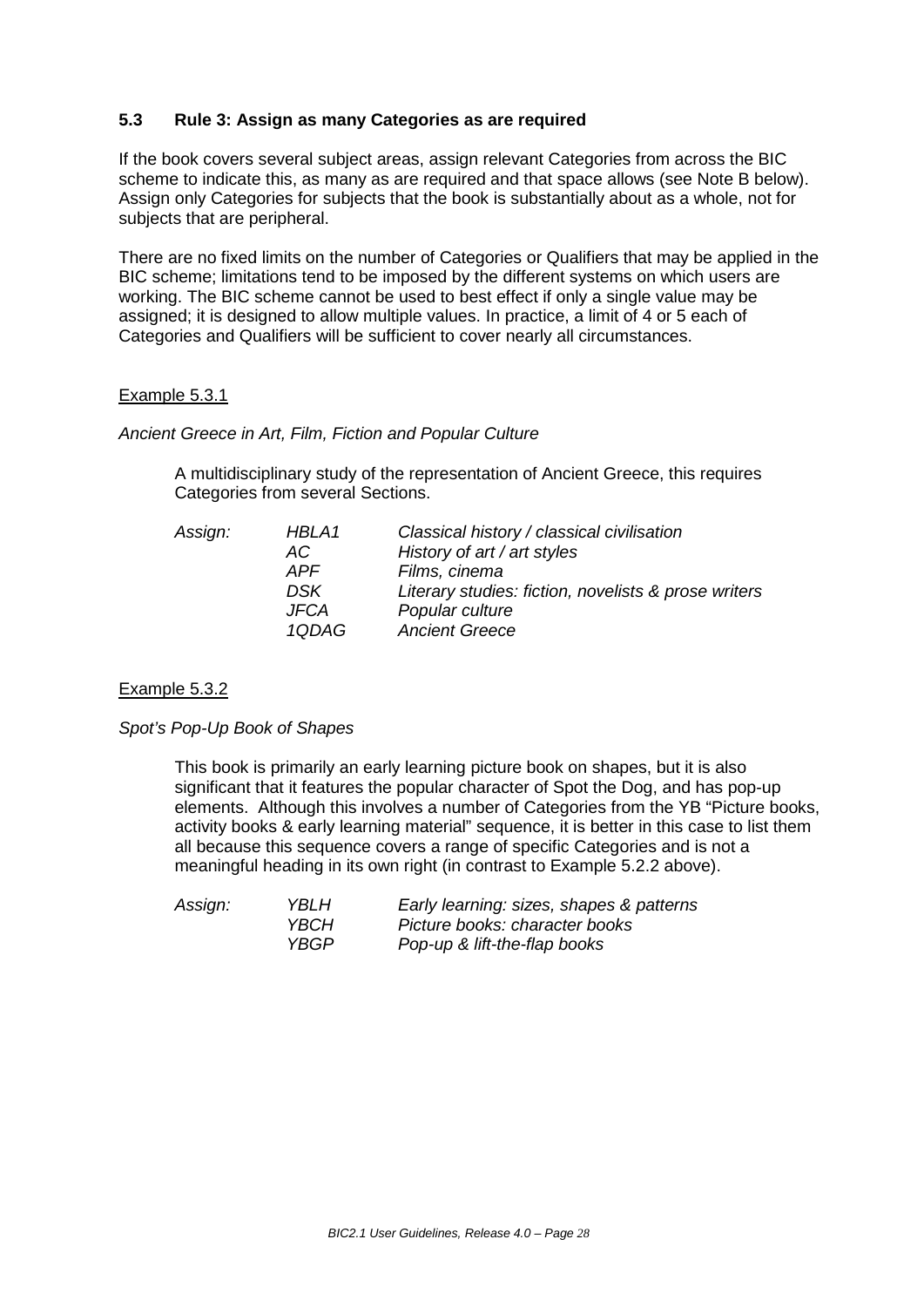## **5.4 Rule 4: Observe any usage notes and instructions linked to Categories**

In the hierarchical listing, many Categories carry specific usage notes and instructions; sometimes these are listed under a Level 1 or Level 2 Category but they apply to all following sub-Categories. This is a key reason why any BIC Category should be checked in the context of the hierarchical listing before use. These usage notes and instructions carry important and useful information about using the BIC scheme and help maintain consistency.

## Example 5.4.1

*The Roots of Synthetic Theology in Judaism*

Non-Christian theology is generally classed at HRLB, but note the instruction at HRL: *"Prefer religion-specific codes above where available, e.g. for Islamic theology, use HRHT, not HRH with HRLB".*

*Assign: HRJT Judaism: theology*

## Example 5.4.2

*New Worlds: A Collection of Science Fiction Stories from the Fifties and Sixties*

An anthology of stories from various SF writers. Note the cross-reference entry at the end of the FY "Fiction: Special Features" sequence, stating that fiction anthologies should be classified with DQ "Anthologies" plus the appropriate F\* code. As ever with fiction, the genre or type is primary.

*Assign: FLC Classic science fiction Anthologies (non-poetry)* 

## Example 5.4.3

*An Essay Concerning Human Understanding*

A text by the empiricist philosopher John Locke. Given the title, the user may be tempted to assign DNF "Literary essays", but note the instruction here that essays on a particular subject should be classified within the subject. The "Class Here" note at HPCD1 helps the user choose the correct philosophy Category.

*Assign: HPCD1 Western philosophy: Enlightenment*

Note also the instruction "Do not use ... on individual books" linked to various Level 1 and Level 2 codes in the hierarchical listing, e.g. B, HB, P, YD, etc. Assign a more specific Category from the subsequent section.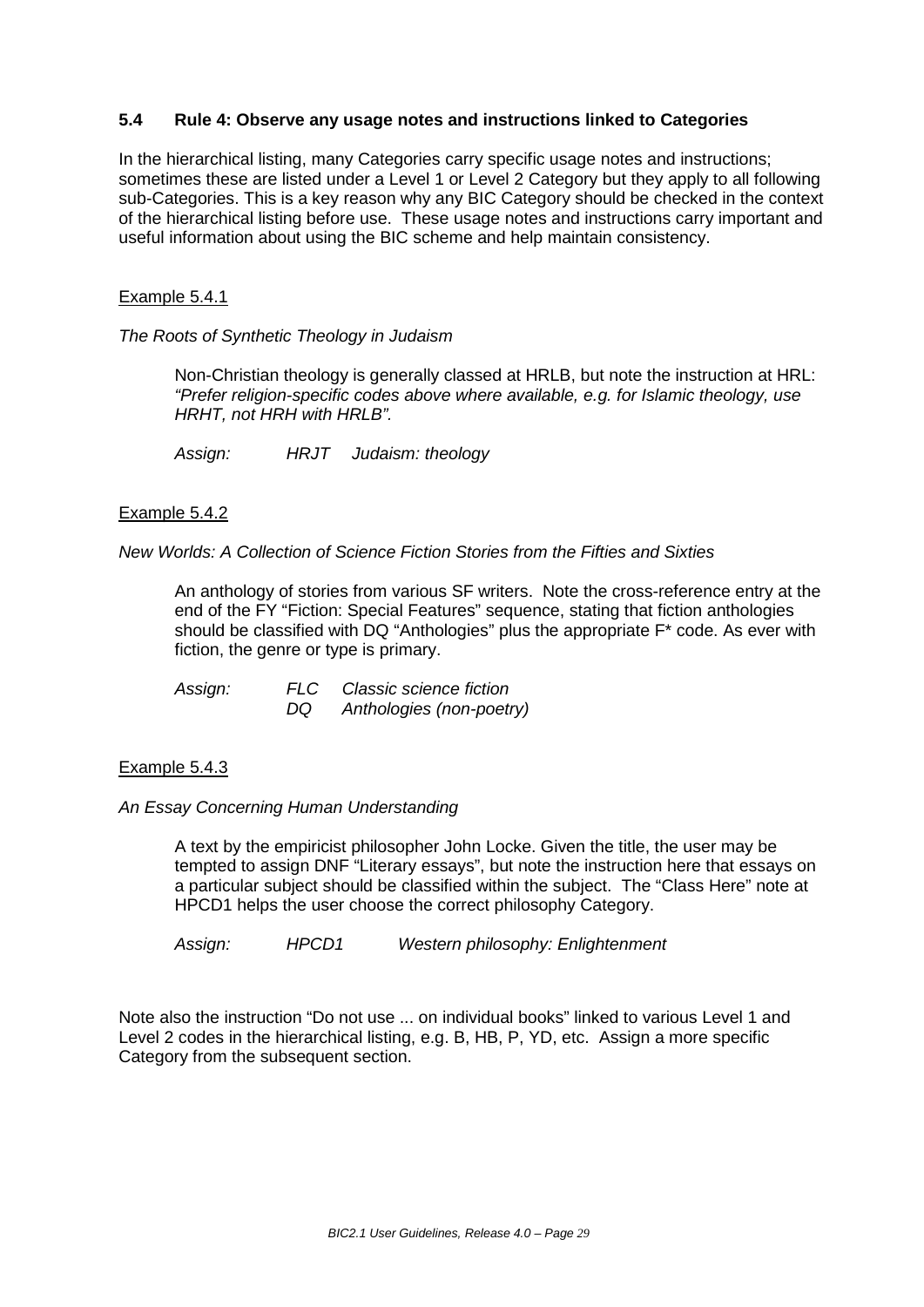## **5.5 Rule 5: Add Qualifiers whenever appropriate**

Many of the usage notes and instructions linked to Categories in the hierarchical listing relate to the use of Qualifiers.

The Qualifiers are associated with the book as a whole and not with a specific Category, although the link between Category and Qualifier is often implicit (eg between CJ\* "Language teaching & learning" Categories and Language Qualifiers).

See also examples using Qualifiers throughout Part 4 above.

## Example 5.5.1

*Marrakesh: the independent traveller's guide*

Travel guides are obvious examples of works to which Geographical Qualifiers should be applied. Turn to the Geographical Qualifiers. There is no specific entry for Marrakesh, so use "Morocco".

| Assign: | WTH  | Travel & holiday guides |
|---------|------|-------------------------|
|         | 1HBM | Morocco                 |

## Example 5.5.2

*Teach yourself German* 

Language books should always carry a Language Qualifier (except see the general instruction for Section E "English Language Teaching (ELT)".

| Assign: | <b>CJBT</b> | Language self-study texts |
|---------|-------------|---------------------------|
|         | 2ACG        | German                    |

## Example 5.5.3

*A History of France from the Second Republic to the Franco-Prussian War* 

For many history books, both Geographical and Time Period Qualifiers are appropriate. Observe the general instruction for Time Period Qualifiers to assign the fewest appropriate Qualifiers needed to indicate the bulk of the period covered.

| Assign: | <i>HBJD</i> | European history                                 |
|---------|-------------|--------------------------------------------------|
|         | HBLL        | Modern history to 20th century: c 1700 to c 1900 |
|         | 1DDF        | France                                           |
|         | ЗH          | c 1800 to c 1900                                 |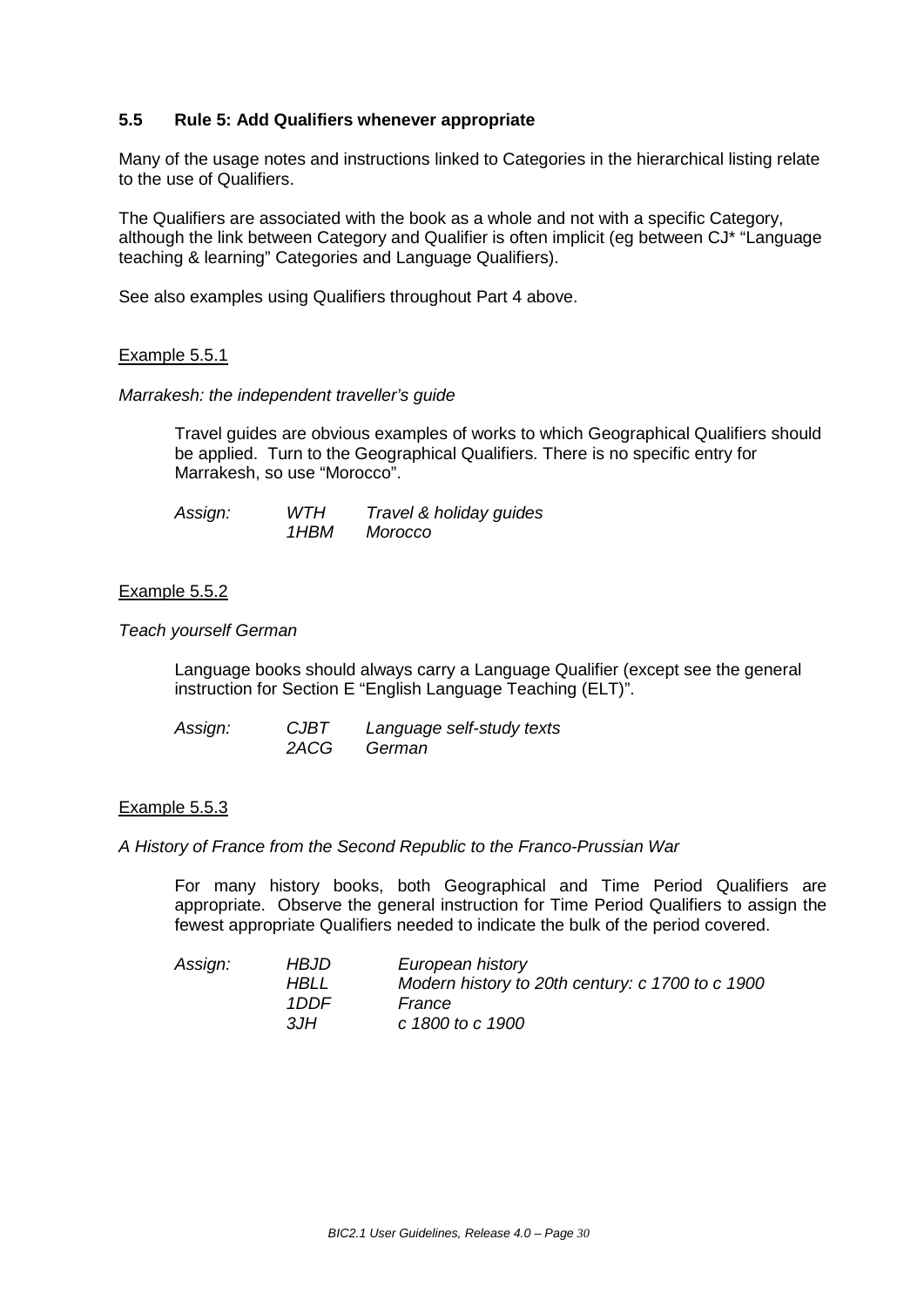## Example 5.5.4

## *Intermediate GNVQ Art and Design*

For all texts designed for a specific examination, course or educational level, always check the Educational Purpose Qualifiers and assign the most precise Qualifier.

| Assign: | AK.   | Industrial / commercial art & design |
|---------|-------|--------------------------------------|
|         | 4KVNN | For GNVQ Intermediate                |

#### Example 5.5.5

#### *Britain from Churchill to Blair*

This book on British post-war history is for GCSE students, and thus requires an Educational Purpose Qualifier. It is also appropriate to assign Geographic and Time Period Qualifiers.

| Assign: | YQH   | <b>Educational: History</b>                |
|---------|-------|--------------------------------------------|
|         | 1DBK  | United Kingdom, Great Britain              |
|         | 3JJP  | Post-war period, 1945 to c 2000            |
|         | 4KHT. | For National Curriculum Key Stage 4 & GCSE |

#### Example 5.5.6

*100 Ideas for Festive Entertaining*

This book features ideas for parties, recipes, and decorations at Christmas, and as such the appropriate Holidays & Seasonal Interest Qualifier should be assigned.

| Assign: | WJX  | Parties, etiquette & entertaining |
|---------|------|-----------------------------------|
|         | WBR. | Cooking for parties               |
|         | 5HC  | Christmas                         |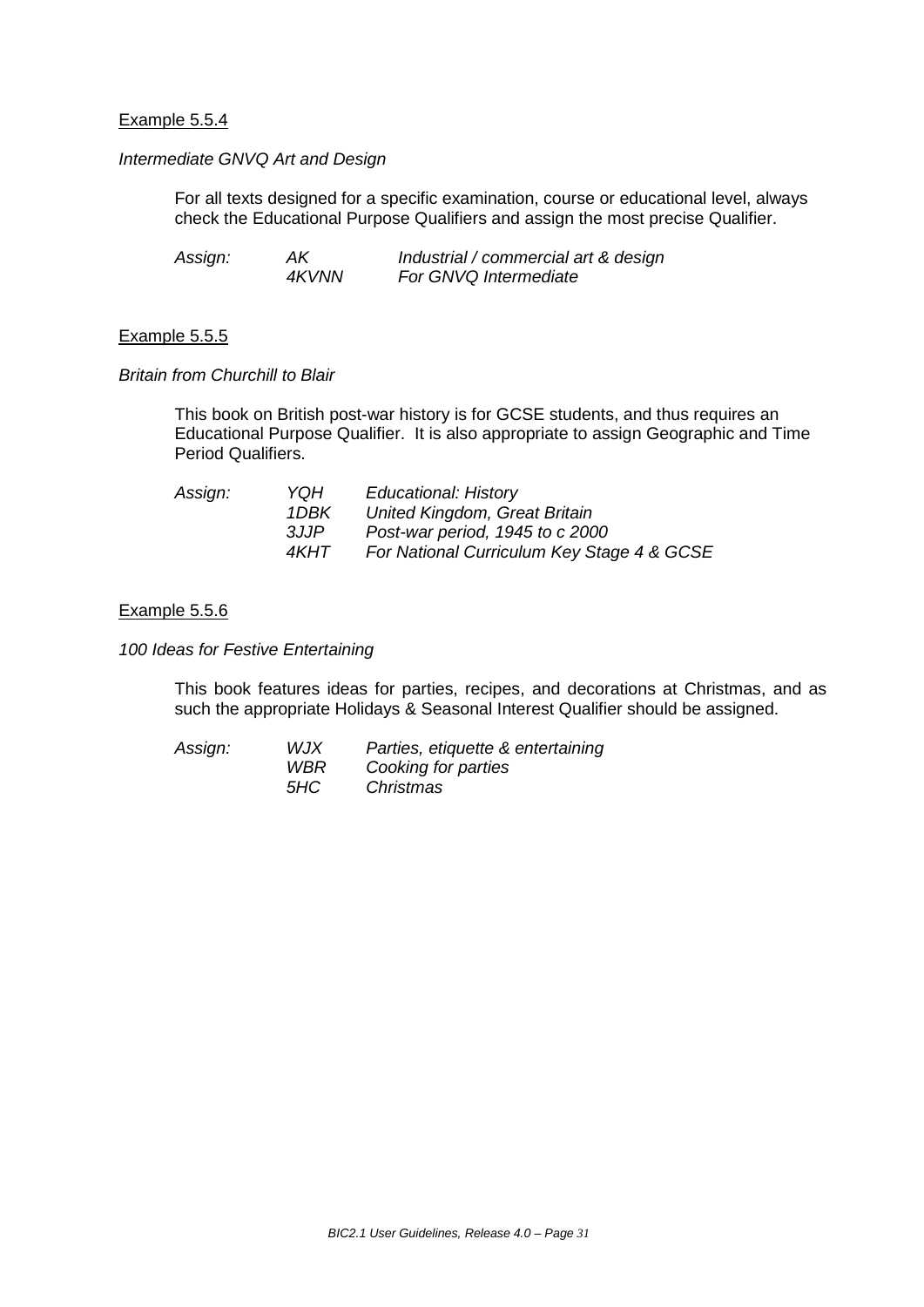## **Part 6: Entry and Display of BIC Codes on Systems**

The BIC scheme is implemented on a range of systems and bibliographic record formats over which it has no control. The BIC Category and Qualifier values may be held in a variety of field structures so long as two principles are adhered to:

- 1) the beginning and end of each code value (Category or Qualifier) must be clearly demarcated, i.e. they can be held as a string in a single field so long as there are delimiters between each value;
- 2) the Qualifiers are associated with the record as a whole, and should/need not be explicitly linked to a specific Category.

Clearly, if several Category codes were simply strung together it would be impossible to tell where one ended and the next began. Further, because some Category codes end with numbers and all Qualifier codes begin with a number, you cannot rely on the presence of a number, eg 1, to indicate the start of a Qualifier code, eg a Geographical Qualifier such as 1HBW. Thus a single string HRCC1HBW is ambiguous – it could mean Category HRCC plus Qualifier 1HBW or Category HRCC1 plus Category HBW.

The use of delimiters such as / or ; is required where values are held in a single field. Alternatively, Subjects and Qualifiers may be held in separate fields. Any of the following arrangements are fine:

*BIC*: DSC/DSBH5/2ADS/1KLSR

*SUBJECTS*: DSC;DSBH5 *QUALIFIERS*: 2ADS;1KLSR

*SUBJECT(1):* DSC *SUBJECT(2):* DSBH5 *QUALIFIER(1):* 2ADS *QUALIFIER(2):* 1KLSR *Etc*

The above configurations also illustrate principle 2, that Qualifiers need not and should not be appended to specific Categories.